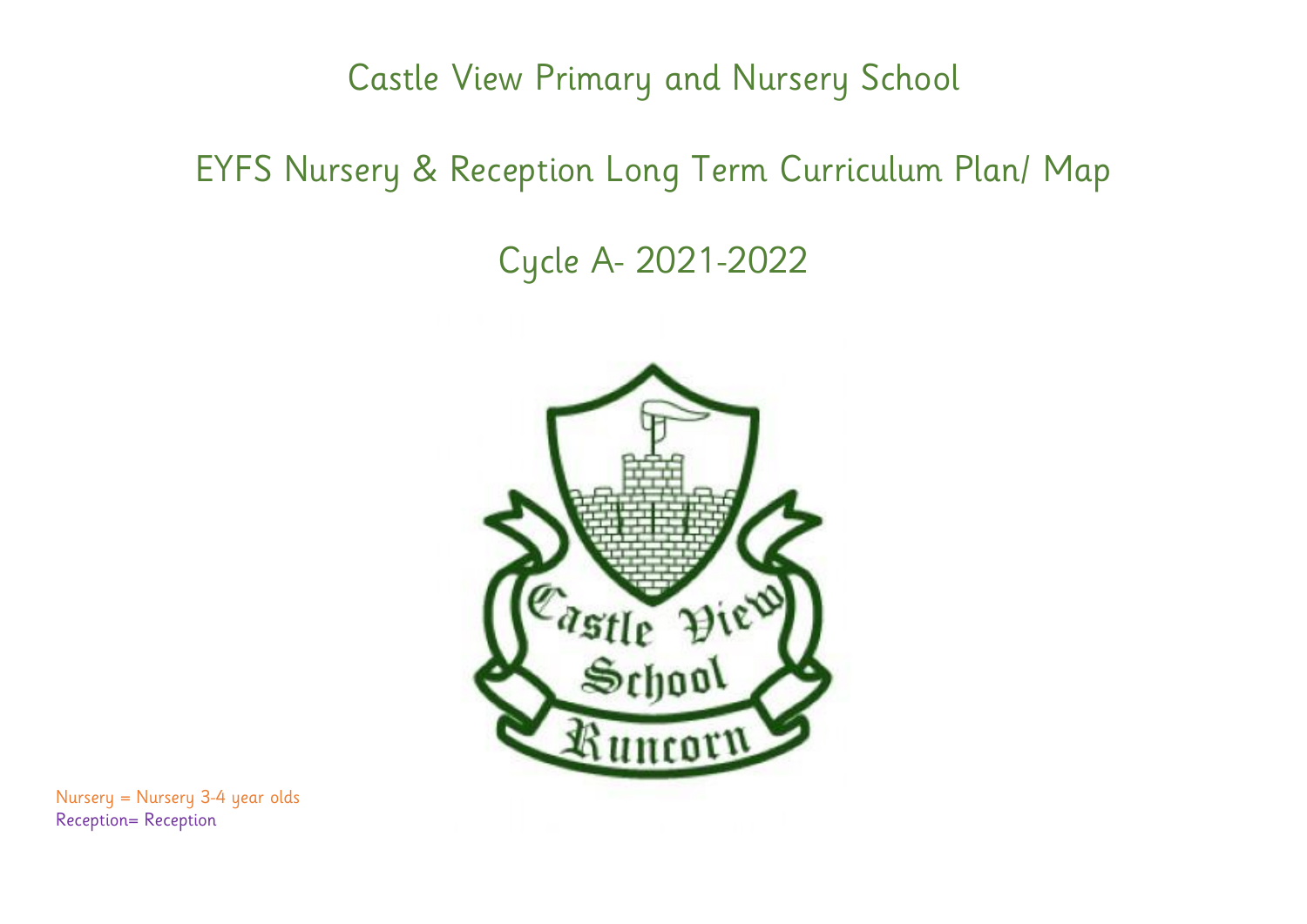| Term                                                                                                                                                            | Autumn 1                                                                                                                                                                                                                                             | Autumn 2                                                                                                                                                          | Spring 1                                                                                                                                                                                                                                                                           | Spring 2                                                                                                                                                                                                           | Summer 1                                                                                                                                                                                                                  | Summer 2                                                                                                                                                                                                             |
|-----------------------------------------------------------------------------------------------------------------------------------------------------------------|------------------------------------------------------------------------------------------------------------------------------------------------------------------------------------------------------------------------------------------------------|-------------------------------------------------------------------------------------------------------------------------------------------------------------------|------------------------------------------------------------------------------------------------------------------------------------------------------------------------------------------------------------------------------------------------------------------------------------|--------------------------------------------------------------------------------------------------------------------------------------------------------------------------------------------------------------------|---------------------------------------------------------------------------------------------------------------------------------------------------------------------------------------------------------------------------|----------------------------------------------------------------------------------------------------------------------------------------------------------------------------------------------------------------------|
| Main Theme<br>Nursery & Reception                                                                                                                               | I wonder What is<br>special about me?                                                                                                                                                                                                                | I wonder How do people<br>celebrate?                                                                                                                              | I wonderWhat is out<br>there?                                                                                                                                                                                                                                                      | I wonder How can we<br>qet there?                                                                                                                                                                                  | I wonderWhat<br>happened before?                                                                                                                                                                                          | I wonder What will<br>happen next?                                                                                                                                                                                   |
| Possible ideas, mini<br>themes<br>Nursery & Reception<br>(These themes may<br>change or be<br>replaced depending<br>on child interest or<br>fascination)        | <b>Starting School</b><br>New Beginnings<br>Feelings / Being kind<br>Houses and homes<br>Superheroes<br>People who help us<br>My Family<br>Where do I live?<br>Staying Safe<br>Season – Autumn                                                       | Birthdays<br>Special Occasions<br>Halloween<br><b>Bonfire Night</b><br>Remembrance Day<br>Diwali<br>Christmas                                                     | Weather<br>Space / Stars<br>Animals<br>Day and Night<br>Comparing places and<br>environments<br>Under the Sea<br>Chinese New Year<br>Easter<br>Our World<br>Season-Winter                                                                                                          | Vehicles<br>Traveling to different<br>places / countries /<br>islands<br>Exploring<br>Maps                                                                                                                         | Growing and Changing<br>Plants and Flowers<br>Exploring<br>Keeping fit and Healthy<br>Animals and Minibeasts<br>Human Body<br>Life Cycles<br>Dinosaurs<br>Season-Spring                                                   | Robots<br>The next generation<br>Science experiments<br>Year 1 transition<br>Growing up<br>When I grow up<br>People who help us<br>Global Warming<br>Looking after the planet<br>Recycling<br>Season-Summer          |
| Possible key stories/<br>text<br>Nursery & Reception<br>(These texts/ stories<br>may change or be<br>replaced depending<br>on child interest or<br>fascination) | Goldilocks and the three<br><b>Bears</b><br>The Colour Monster<br>Pete the Cat<br>The Big Book of Families<br>The Rainbow Fish<br>In My Heart<br>Incredible Me!<br>Only One you!<br>Hodge The Hedgehog<br>Pumpkin Soup<br>Rainbow Fish<br>You Choose | Rama and Sita<br>Sparks in the Sky<br>Lighting a lamp<br>The Jolly Postman<br><b>Father Christmas</b><br>Lost and Found<br>It's my Birthday<br>The Nativity Story | Alfie's weather<br><b>Whatever Next</b><br>Penguin Small<br><b>Whatever Next</b><br>The Man on the Moon<br>The Snow Queen<br>Around the World with<br>Max and Lemon<br>Shark in the Dark<br>P is for Passport<br>The World around me<br>The Great big Explorer<br>The Easter Story | The Naughty Bus<br>Mr. Gumpy's Outing<br>The Train Ride<br>Bob, The Man on the<br>Moon<br>Oi! Get off my train!<br>Zoq<br>Zog and the flying<br>Doctors<br>The Snail and the Whale<br>Beegu<br>How to catch a Star | Jaspers Beanstalk<br>Handa's Surprise<br>The Tiny Seed<br>Spinderella<br>Jack and The Beanstalk<br>The Emperors Egg<br>The Very Hungry<br>Caterpillar<br>Tyrannosaurs Drip<br>Monkey Puzzle<br>Super Bat<br>The Body Book | Robots, Robots<br>Everywhere<br>The Magic Hair Swap<br>The Paper Dolls<br>Ruby's Worry<br>Look After your Planet<br>What a Waste<br>Michael Recycle<br>Somebody Swallowed<br>Stanley<br>Tidy<br>Greta and the Giants |
| Enrichment/ Whole<br>School Focus Weeks<br>Nursery & Reception                                                                                                  | Remembrance Day<br>Harvest Festival<br>Big Draw- Art focus<br>Meet my Buddy<br>Art Exhibition                                                                                                                                                        | Bonfire Night / Guy<br>Fawkes<br>Diwali<br>Hanukkah<br>Christmas Time/ Nativity                                                                                   | Bodhi Day<br>Chinese New Year<br>LENT<br>Valentine's Day<br>Lyrical Recital                                                                                                                                                                                                        | Mother's Day<br>Queen's Birthday<br>Pancake Day<br>St David's Day<br>St Patrick's Day                                                                                                                              | Start of Ramadan<br>Eid<br>D-Day<br>Butterfly Life cycle<br>Baby photos                                                                                                                                                   | Father's Day<br>Healthy Eating Week<br>World Environment Day<br>Anniversary of the NHS                                                                                                                               |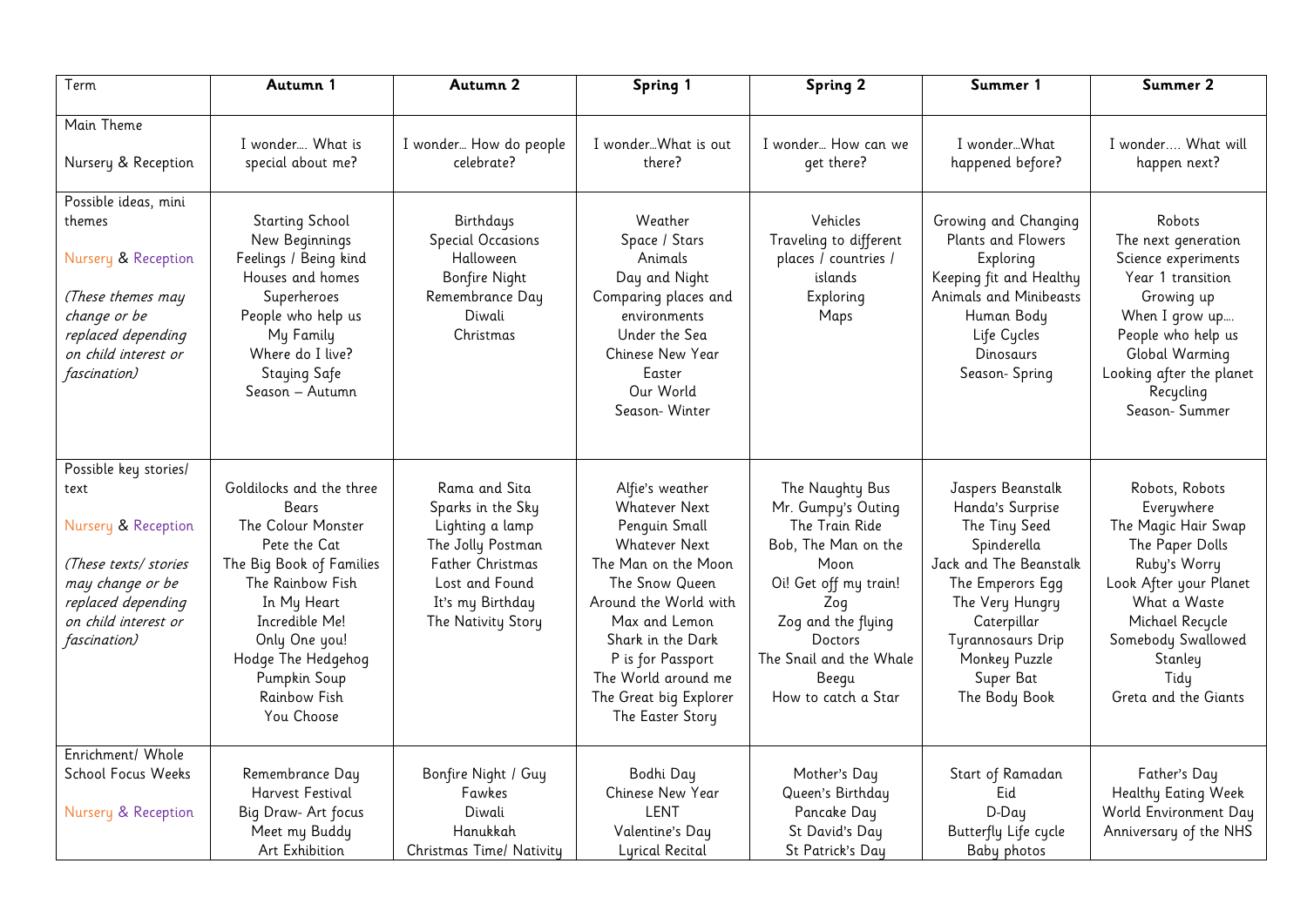| (Including but not<br>limited to)                                                       |                                                                                                                                                                                                                                        | <b>Black History Month</b><br>Anti- Bullying Week<br>Children in Need<br>Internet Safety Week                                                                                   | Road Safety Week<br>Aspirations Day<br>Teeth Health Workshop<br>Easter Time<br>Easter Egg Hunt                                                                                                                                                                                            | World Book Day                                                                                                                                                                                                                | Food tasting<br>Sports Day                                                                                                                                                                                                                                                                                                            |                                                                                                                                                                                                                                                                            |
|-----------------------------------------------------------------------------------------|----------------------------------------------------------------------------------------------------------------------------------------------------------------------------------------------------------------------------------------|---------------------------------------------------------------------------------------------------------------------------------------------------------------------------------|-------------------------------------------------------------------------------------------------------------------------------------------------------------------------------------------------------------------------------------------------------------------------------------------|-------------------------------------------------------------------------------------------------------------------------------------------------------------------------------------------------------------------------------|---------------------------------------------------------------------------------------------------------------------------------------------------------------------------------------------------------------------------------------------------------------------------------------------------------------------------------------|----------------------------------------------------------------------------------------------------------------------------------------------------------------------------------------------------------------------------------------------------------------------------|
| 'Wow' Moments /<br>Trips<br>Nursery & Reception<br>See trip<br>progression<br>document  | Nursery -<br>Local Autumn Walk<br>Orchard experience<br><b>Reception-</b><br>Local Autumn Walk<br>Orchard experience<br>School library visit each<br>half-term                                                                         | Nursery -<br>Father Christmas Visit<br>Local Postbox walk<br><b>Reception-</b><br>Father Christmas Visit<br>Local Postbox walk<br>School library visit each<br>half-term        | Nursery -<br>Chinese family member<br>to discuss life in China<br>and CNY<br>PCSO Visit<br>Winter walk<br><b>Reception-</b><br>Chinese family member<br>to discuss life in China<br>and CNY<br>PCSO Visit<br>Winter walk<br>School library visit each<br>half-term                        | Nursery -<br>Library visit with child<br>and parents (afternoon)<br>Pond dipping experience<br><b>Reception-</b><br>Local Library walk and<br>experience<br>Pond dipping experience<br>School library visit each<br>half-term | Nursery -<br>Local Spring walk<br><b>Reception-</b><br>Local Spring walk<br>Local church visit<br>School library visit each<br>half-term                                                                                                                                                                                              | Nursery -<br>Local Summer Walk<br>Parent Picnic<br><b>Reception-</b><br>Trip to Chester Zoo<br>Local walk to compare<br>all seasons we have<br>looked at<br>School library visit each<br>half-term                                                                         |
| Assessment<br>Opportunities<br>Nursery & Reception<br>(Including but not<br>limited to) | Nursery -<br>In- home - baseline<br>assessments<br>Wellcomm (Speech and<br>Language screening tool)<br>assessments<br>Ready for Reception<br>tracker for LA<br><b>Reception-</b><br>Staggered Start<br>National Baseline<br>assessment | Nursery -<br>Ready for Reception<br>tracker for LA<br>Reception-<br>Baseline analysis<br>Pupil Progress meetings<br>Parents Evening<br>GLD tracker for LA<br>Phonics assessment | Nursery -<br>In- home - baseline<br>assessments – new<br>starters<br>Wellcomm assessments<br><b>Cluster Moderation</b><br><b>Internal Moderation</b><br><b>Reception-</b><br><b>Cluster Moderation</b><br><b>EYFS Team meetings</b><br><b>Internal Moderation</b><br>Wellcomm assessments | Nursery -<br>Ready for Reception<br>tracker for LA<br><b>Reception-</b><br>Pupil Progress meetings<br>GLD tracker for LA<br>Parents Evening<br>Phonics assessment                                                             | Nursery -<br>In- home - baseline<br>assessments - new<br>starters<br>Ready for Reception<br>tracker for LA<br><b>Cluster Moderation</b><br><b>EYFS Team meetings</b><br><b>Internal Moderation</b><br><b>Reception-</b><br><b>Cluster Moderation</b><br><b>EYFS Team meetings</b><br><b>Internal Moderation</b><br>GLD tracker for LA | Nursery -<br>Ready for Reception final<br>data for LA<br><b>EOY Data</b><br>Final Wellcomm<br>Assessment<br><b>Reception-</b><br>GLD tracker for LA<br>Pupil progress meetings<br>Parents evening<br><b>EOY Data</b><br>Final Wellcomm<br>Assessment<br>Phonics assessment |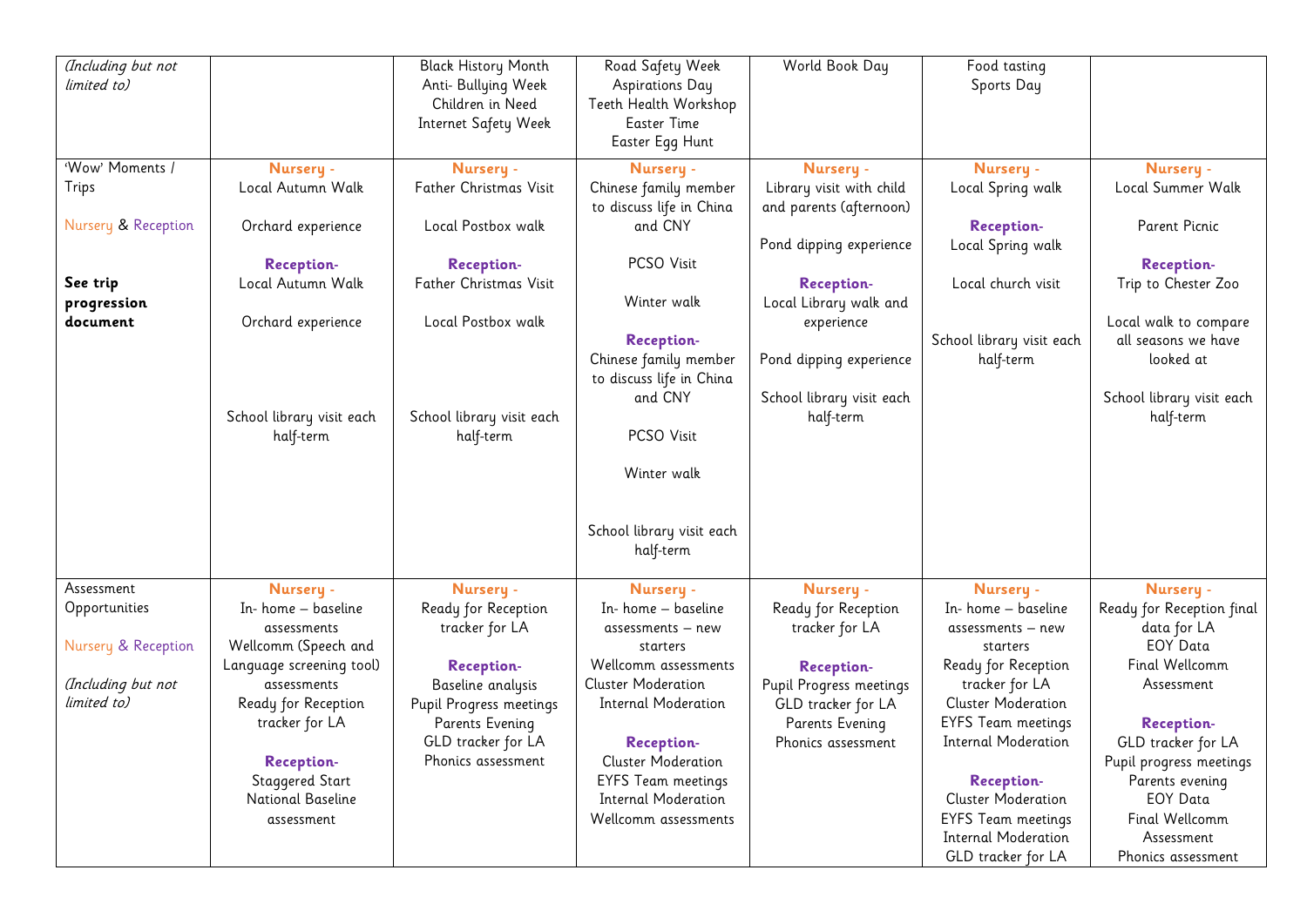|                                                                                                                                                                       | Wellcomm (Speech and<br>Language screening tool)                                                                                                                                                                                                                                                         |                                                                                                                                                                                                                                                                                                                                             |                                                                                                                                                                                                                                                                                                                               |                                                                                                                                                                                                                                                                              | Phonics assessment                                                                                                                                                                                                                                   |                                                                                                                                                                                                                                                                                               |
|-----------------------------------------------------------------------------------------------------------------------------------------------------------------------|----------------------------------------------------------------------------------------------------------------------------------------------------------------------------------------------------------------------------------------------------------------------------------------------------------|---------------------------------------------------------------------------------------------------------------------------------------------------------------------------------------------------------------------------------------------------------------------------------------------------------------------------------------------|-------------------------------------------------------------------------------------------------------------------------------------------------------------------------------------------------------------------------------------------------------------------------------------------------------------------------------|------------------------------------------------------------------------------------------------------------------------------------------------------------------------------------------------------------------------------------------------------------------------------|------------------------------------------------------------------------------------------------------------------------------------------------------------------------------------------------------------------------------------------------------|-----------------------------------------------------------------------------------------------------------------------------------------------------------------------------------------------------------------------------------------------------------------------------------------------|
|                                                                                                                                                                       | assessments<br>GLD tracker for LA<br>On-going assessment for<br>learning                                                                                                                                                                                                                                 | On-going assessment for<br>learning                                                                                                                                                                                                                                                                                                         | On-going assessment for<br>learning                                                                                                                                                                                                                                                                                           | On-going assessment for<br>learning                                                                                                                                                                                                                                          | On-going assessment<br>for learning                                                                                                                                                                                                                  | On-going assessment for<br>learning                                                                                                                                                                                                                                                           |
| Parental Involvement<br>Nursery & Reception<br>(Including but not<br>limited to)<br><b>Come and Read</b><br>every Thursday<br>morning for<br>Nursery and<br>Reception | Nursery -<br>2Evidence Me parent<br>share<br>Art Exhibition<br>Parent/ child induction<br>Parents Evening<br><b>Reception-</b><br>Evidence Me parent share<br>Art Exhibition<br>Parents Evening                                                                                                          | Nursery -<br>Evidence Me parent share<br>Come and Play<br>Christmas Nativity<br><b>Reception-</b><br>Evidence Me parent share<br>Come and Play- Phonics /<br>Reading (Bug club)<br>Christmas Nativity                                                                                                                                       | Nursery -<br>Evidence Me parent<br>share<br><b>Lyrical Recital</b><br>Parent/ child induction<br>Stay and Read -<br>morning<br><b>Reception-</b><br>Evidence Me parent<br>share<br>Stay and Read<br>afternoon<br>Lyrical Recital                                                                                              | Nursery -<br>Evidence Me parent<br>share<br>Come and Play<br>Easter celebration<br><b>Reception-</b><br>Evidence Me parent<br>share<br>Come and Play- Maths<br>Easter celebration<br>Parents Evening                                                                         | Nursery -<br>Evidence Me parent<br>share<br>Parent/ child induction<br>Sponsored Bike ride<br><b>Reception-</b><br>Evidence Me parent<br>share<br>Sponsored Bike ride                                                                                | Nursery -<br>Evidence Me parent<br>share<br>Lyrical Recital<br>Sports Day<br>Come and Play-<br>Celebration<br>Parents Evening -<br>Transition to Recepton<br><b>Reception-</b><br>Evidence Me parent<br>share<br>Lyrical Recital<br>Sports Day<br>Come and Play-<br>Celebration               |
| Key Knowledge                                                                                                                                                         | What is special about                                                                                                                                                                                                                                                                                    | How do people                                                                                                                                                                                                                                                                                                                               | What is out there?                                                                                                                                                                                                                                                                                                            | How could we get                                                                                                                                                                                                                                                             | What happened                                                                                                                                                                                                                                        | What will happen                                                                                                                                                                                                                                                                              |
| Nursery & Reception<br>(These ideas may<br>change depending on<br>child interest or<br><i>fascination</i> )                                                           | me?<br>Families are all<br>$\blacksquare$<br>different and vary in<br>shapes and sizes.<br>We are all unique,<br>but other people can<br>have similarities to<br>me.<br>It is good to be<br>different.<br>We must be kind and<br>respectful to<br>everyone.<br>We sometimes like<br>different things but | celebrate?<br>People celebrate<br>different things and<br>have different<br>traditions.<br>There are different /<br>traditions celebrations<br>all over the world (in<br>different countries)<br>People celebrate their<br>birthday to remember<br>the day they were<br>born.<br>Harvest is a time to<br>say thank you for<br>what we have. | The Earth is where<br>we and others,<br>including animals<br>and plants live.<br>There is more sea<br>than land on earth.<br>Polar regions are<br>cold, icy and have<br>snow. Not many<br>plants grow there.<br>Polar bears,<br>penguins and seals<br>live in polar<br>landscapes.<br>Deserts are wet, hot<br>and humid. They | there?<br>We can use a map<br>to help us<br>understand where a<br>place is.<br>There are lots of<br>different modes of<br>transport.<br>People travel in<br>different ways e.g.<br>aeroplanes, boats,<br>ships, trains.<br>Boats and ships can<br>carry people and<br>qoods. | before?<br>People wore<br>different clothes.<br>People travelled in<br>different ways.<br>Houses were made<br>of different<br>materials.<br>Plants grow from<br>seeds.<br>Baby animals are<br>sometimes known<br>as different names<br>to the adult. | next?<br>We have a<br>responsibility to look<br>after our world.<br>Recycling helps to<br>save our planet by<br>re-using materials.<br>We need to put our<br>rubbish in the bin as<br>this can harm<br>animals and the<br>environment.<br>Plants have roots,<br>stems, leaves and<br>flowers. |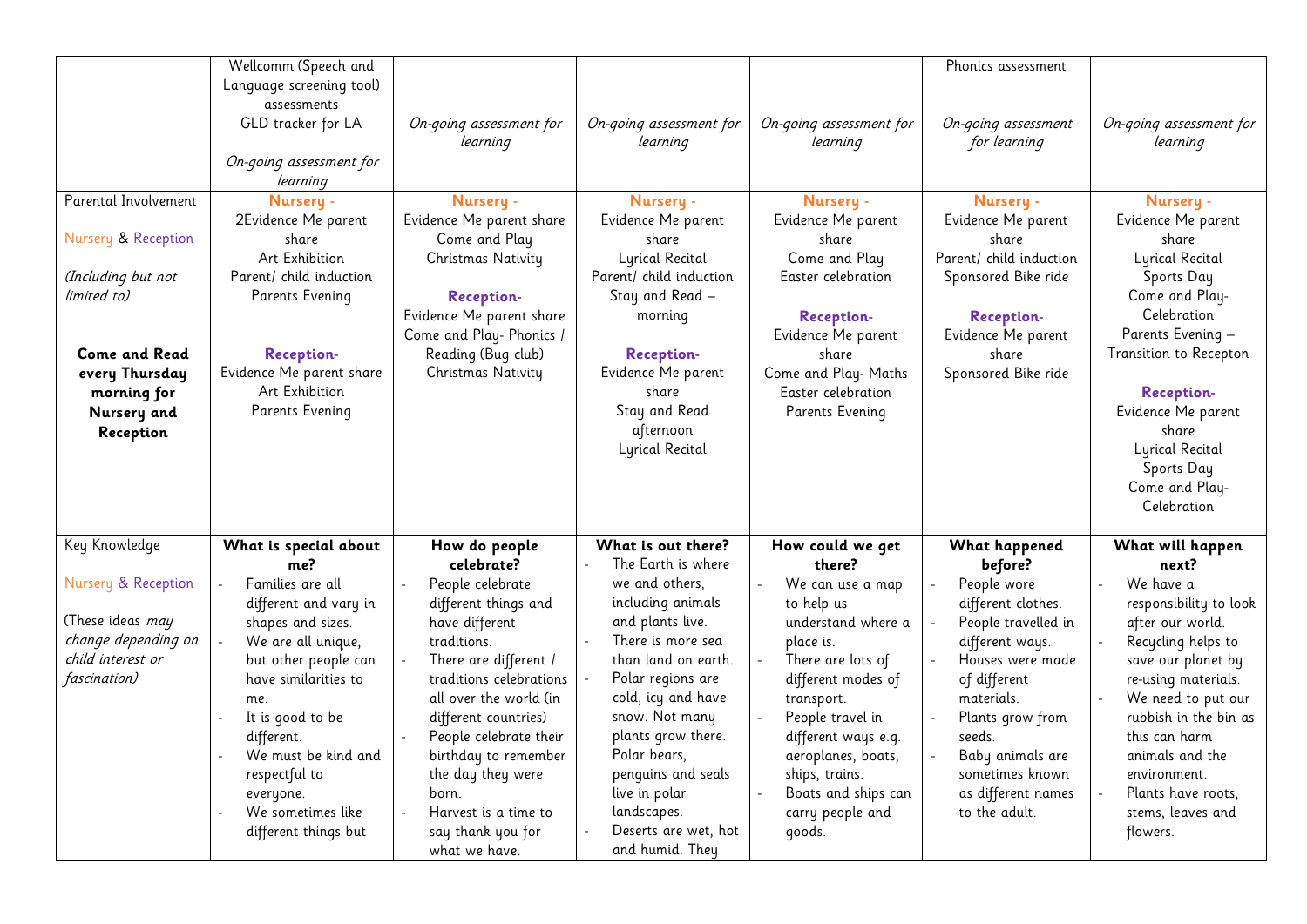| can enjoy the same      | Remembrance Day is            | have lots of rain.      | Boats and ships sink  | Some baby animals    | Plants need light     |
|-------------------------|-------------------------------|-------------------------|-----------------------|----------------------|-----------------------|
| things.                 | a day spent                   | Lots of trees and       | in the water.         | do not look like the | and water to grow.    |
| We may feel             | remembering the               | flowers grow.           |                       | adult.               | After being a child,  |
| differently throughout  | people who have died          | Lots of different       | Easter                | We need food,        | we will become a      |
| the day and that is     | in the wars. There is         | things live under the   | Easter is an          | water, oxygen and    | teenager and then     |
| okay. It is good to     | a time of silence at          | sea.                    | important festival    | shelter to survive.  | an adult.             |
| verbalise our feelings. | 11 am.                        | There is no oxygen      | for Christians.       | It is important to   | Through our lives     |
|                         | Diwali is the Indian          | in space.               | It celebrates Jesus   | stay healthy by      | we will change and    |
|                         | festival of light and         | The weather/            | rising from the       | eating a balanced    | grow.                 |
| Autumn                  | new beginnings.               | climate is different    | dead.                 | diet, exercising,    | After Reception, I    |
| There are 4 different   | India is a different          | all over the world.     | Easter eggs are       | drinking enough      | will go into Year 1.  |
| seasons in the year.    | country, far from             | When we see the         | eaten to celebrate    | water and sleeping   | After primary         |
| Autumn is a season.     | where we live.                | sun shining in the      | Easter/ new People    | enough.              | school, I will go to  |
| In Autumn the leaves    | Bonfire night is              | sky it is the daytime   | celebrate different   | We have 5 senses.    | high school.          |
| change colour           | celebrated with               | When we don't see       | things and have       | We were all babies   |                       |
| (orange/reds/           | bonfires and                  | the sun shining in      | different traditions. | and toddlers before  | Summer                |
| browns) and they        | fireworks.                    | the sky and it is       | There are different / | were children.       | There are 4 different |
| start to fall off the   | Advent is a time of           | dark, it is night       | traditions            |                      | seasons in the year.  |
| trees.                  | preparation for               | time.                   | celebrations all over | Spring               | Summer is a season.   |
|                         | Christmas.                    |                         | the world (in         | There are 4          | In summer it can be   |
|                         | Christmas Day is on           | <b>Chinese New Year</b> | different countries)  | different seasons in | hot and lots of       |
|                         | the 25 <sup>th</sup> December | Chinese New Year is     | People celebrate      | the year.            | things grow. It can   |
|                         | and is a Christian            | a festival celebrated   | their birthday to     | Spring is a season.  | be very dry if it     |
|                         | festival celebrating          | all around the          | remember the day      | In Spring it starts  | doesn't               |
|                         | the birth of Jesus.           | world.                  | they were born.       | to get a little      |                       |
|                         |                               | It is China's most      |                       | warmer and things    |                       |
|                         |                               | important festival      |                       | start to grow        |                       |
|                         |                               | where they              |                       | again. Farmers       |                       |
|                         |                               |                         |                       |                      |                       |
|                         |                               | celebrate the start     |                       | plant their crops/   |                       |
|                         |                               | of a new year.          |                       | seeds.               |                       |
|                         |                               | Each year us named      |                       |                      |                       |
|                         |                               | after a different       |                       |                      |                       |
|                         |                               | animal.                 |                       |                      |                       |
|                         |                               | China is a different    |                       |                      |                       |
|                         |                               | country, far from       |                       |                      |                       |
|                         |                               | where we live.          |                       |                      |                       |
|                         |                               |                         |                       |                      |                       |
|                         |                               | Winter                  |                       |                      |                       |
|                         |                               | There are 4             |                       |                      |                       |
|                         |                               | different seasons in    |                       |                      |                       |
|                         |                               | the year.               |                       |                      |                       |
|                         |                               | Winter is a season.     |                       |                      |                       |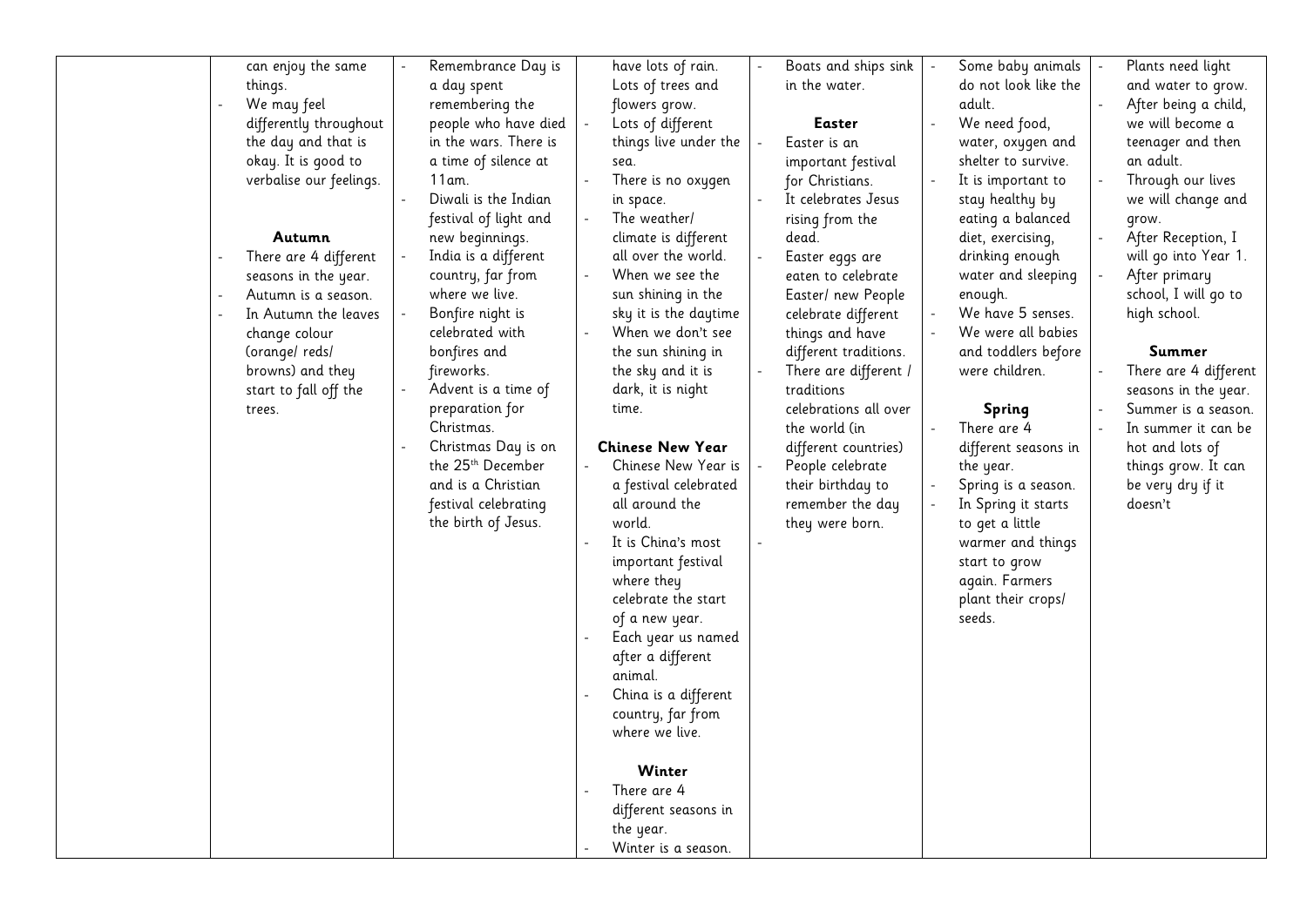|                                   |                            |                                  | In the Winter not        |                            |                          |                         |
|-----------------------------------|----------------------------|----------------------------------|--------------------------|----------------------------|--------------------------|-------------------------|
|                                   |                            |                                  | much grows. It is        |                            |                          |                         |
|                                   |                            |                                  | cold and can be          |                            |                          |                         |
|                                   |                            |                                  | snowy and icy.           |                            |                          |                         |
|                                   |                            |                                  |                          |                            |                          |                         |
| Key Vocabulary                    | Nursery -                  | Nursery -                        | Nursery -                | Nursery - travel, place,   | Nursery -                | Nursery -               |
|                                   |                            |                                  | Cold, warm, weather,     |                            |                          |                         |
| Nursery & Reception               | Family, special, feelings, | Parade, celebrate, party,<br>God |                          | map, journey, town,        | Body, healthy, exercise, | Reuse, adult, birthday, |
|                                   | baby, child, Autumn,       |                                  | world, exploring, winter | Runcorn, world, path,      | grow, spring             | grow, summer            |
|                                   | different, same            |                                  |                          | road, bridge, sea,         |                          |                         |
| (Including but not<br>limited to) |                            | Reception-                       | Reception-               |                            | Reception-               | <b>Reception-</b>       |
|                                   | <b>Reception-</b>          | Celebration, festival,           | Frozen, seasons,         | <b>Reception-</b>          | Health, insect, growth,  | Future, global warming, |
|                                   | Emotions, unique, respect, | decorate, banquet, gift,         | environment,             | Travel, vehicles,          | harvest, senses, past,   | recycle, compost,       |
|                                   | kindness, manners, rules,  | tradition, culture, belief,      | temperature, habitat,    | adventure, route,          | life-cycle, yesterday,   | independent, summer     |
|                                   | baby, toddler, adult,      | faith, Christian, God            | planets, passport,       | destination, island,       | today                    |                         |
|                                   | season, Autumn.            |                                  | Season, winter           | direction, town, country,  |                          |                         |
|                                   |                            |                                  |                          | earth, river, lake, forest |                          |                         |
|                                   |                            |                                  |                          |                            |                          |                         |
|                                   |                            |                                  |                          |                            |                          |                         |
|                                   |                            |                                  |                          |                            |                          |                         |
|                                   |                            |                                  |                          |                            |                          |                         |
|                                   |                            |                                  |                          |                            |                          |                         |
|                                   |                            |                                  |                          |                            |                          |                         |
|                                   |                            |                                  |                          |                            |                          |                         |
|                                   |                            |                                  |                          |                            |                          |                         |
|                                   |                            |                                  |                          |                            |                          |                         |
|                                   |                            |                                  |                          |                            |                          |                         |
|                                   |                            |                                  |                          |                            |                          |                         |
|                                   |                            |                                  |                          |                            |                          |                         |
|                                   |                            |                                  |                          |                            |                          |                         |
|                                   |                            |                                  |                          |                            |                          |                         |
|                                   |                            |                                  |                          |                            |                          |                         |
|                                   |                            |                                  |                          |                            |                          |                         |
|                                   |                            |                                  |                          |                            |                          |                         |
|                                   |                            |                                  |                          |                            |                          |                         |
|                                   |                            |                                  |                          |                            |                          |                         |
|                                   |                            |                                  |                          |                            |                          |                         |
|                                   |                            |                                  |                          |                            |                          |                         |
|                                   |                            |                                  |                          |                            |                          |                         |
|                                   |                            |                                  |                          |                            |                          |                         |
|                                   |                            |                                  |                          |                            |                          |                         |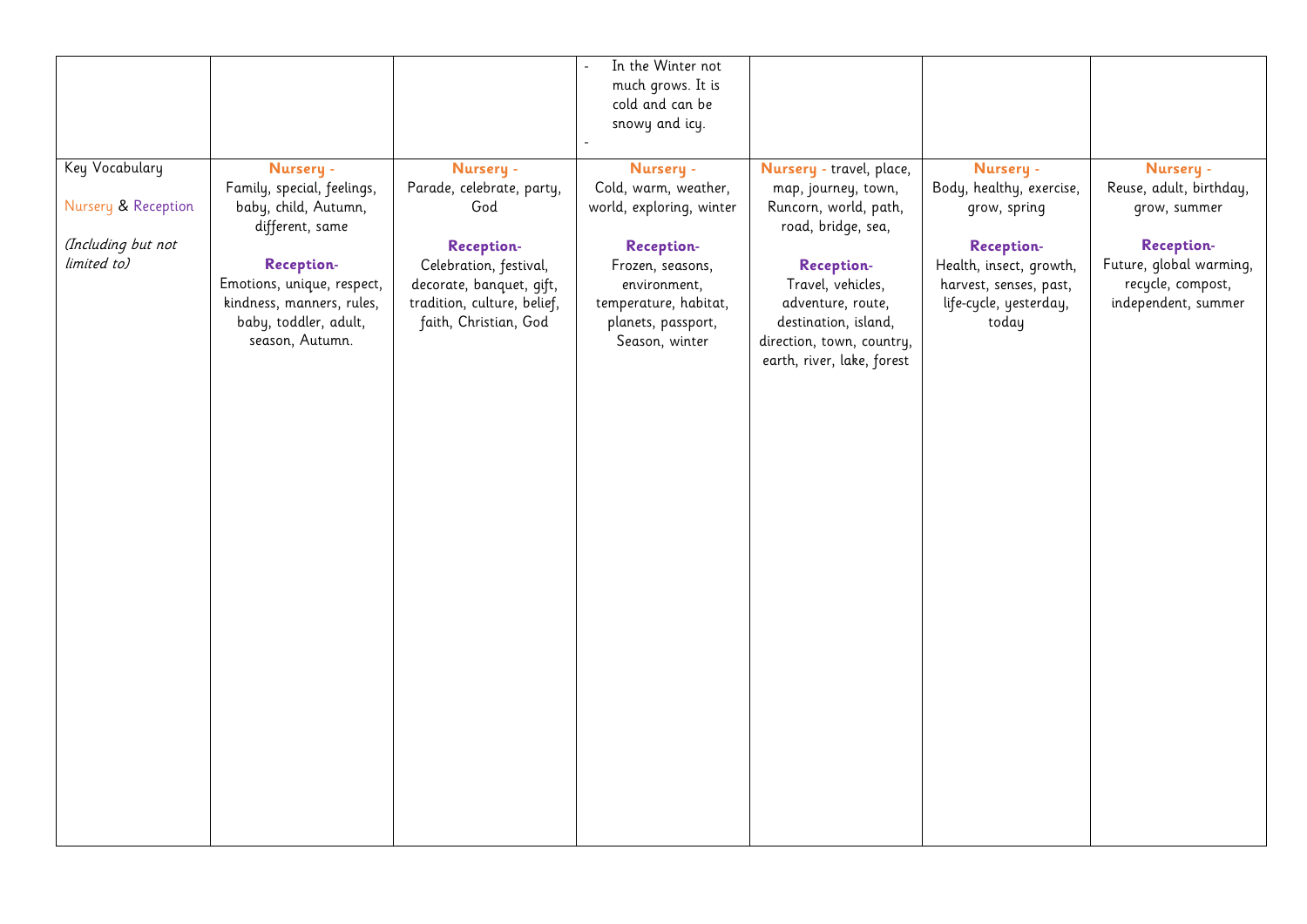|                                                       | <b>Communication and Language</b>                                                                                                                                                                                                                                                                                                                                                                                                                                                  |                                                                                                                                                                                                                                                                                                                                                                                                                                                                                                                                                                                                                                                                                                                                                                                                                                                                                                                                                                                                                             |                                                                                                                                                                                                                                                                                                                                                                                                                                               |                                                                                                                                                                                                                                                                                                                                                                                                                                   |                                                                                                                                                                                                                                                                                                                                                                                                                                                                 |                                                                                                                                                                                                                                                                                                                                                                                                                                                                           |
|-------------------------------------------------------|------------------------------------------------------------------------------------------------------------------------------------------------------------------------------------------------------------------------------------------------------------------------------------------------------------------------------------------------------------------------------------------------------------------------------------------------------------------------------------|-----------------------------------------------------------------------------------------------------------------------------------------------------------------------------------------------------------------------------------------------------------------------------------------------------------------------------------------------------------------------------------------------------------------------------------------------------------------------------------------------------------------------------------------------------------------------------------------------------------------------------------------------------------------------------------------------------------------------------------------------------------------------------------------------------------------------------------------------------------------------------------------------------------------------------------------------------------------------------------------------------------------------------|-----------------------------------------------------------------------------------------------------------------------------------------------------------------------------------------------------------------------------------------------------------------------------------------------------------------------------------------------------------------------------------------------------------------------------------------------|-----------------------------------------------------------------------------------------------------------------------------------------------------------------------------------------------------------------------------------------------------------------------------------------------------------------------------------------------------------------------------------------------------------------------------------|-----------------------------------------------------------------------------------------------------------------------------------------------------------------------------------------------------------------------------------------------------------------------------------------------------------------------------------------------------------------------------------------------------------------------------------------------------------------|---------------------------------------------------------------------------------------------------------------------------------------------------------------------------------------------------------------------------------------------------------------------------------------------------------------------------------------------------------------------------------------------------------------------------------------------------------------------------|
| Term                                                  | Autumn 1                                                                                                                                                                                                                                                                                                                                                                                                                                                                           | Autumn 2                                                                                                                                                                                                                                                                                                                                                                                                                                                                                                                                                                                                                                                                                                                                                                                                                                                                                                                                                                                                                    | Spring 1                                                                                                                                                                                                                                                                                                                                                                                                                                      | <b>Spring 2</b>                                                                                                                                                                                                                                                                                                                                                                                                                   | Summer 1                                                                                                                                                                                                                                                                                                                                                                                                                                                        | Summer 2                                                                                                                                                                                                                                                                                                                                                                                                                                                                  |
| Main Themes<br>Nursery & Reception                    | I wonder What is<br>special about me?                                                                                                                                                                                                                                                                                                                                                                                                                                              | I wonder How do<br>people celebrate?                                                                                                                                                                                                                                                                                                                                                                                                                                                                                                                                                                                                                                                                                                                                                                                                                                                                                                                                                                                        | I wonderWhat is<br>out there?                                                                                                                                                                                                                                                                                                                                                                                                                 | I wonder How could<br>we get there?                                                                                                                                                                                                                                                                                                                                                                                               | I wonderWhat<br>happened before?                                                                                                                                                                                                                                                                                                                                                                                                                                | I wonder. What will<br>happen next?                                                                                                                                                                                                                                                                                                                                                                                                                                       |
| Educational<br>Programme                              |                                                                                                                                                                                                                                                                                                                                                                                                                                                                                    | The development of children's spoken language underpins all seven areas of learning and development. Children's back-and-forth interactions from an early age form<br>the foundations for language and cognitive development. The number and quality of the conversations they have with adults and peers throughout the day in a<br>language-rich environment is crucial. By commenting on what children are interested in or doing, and echoing back what they say with new vocabulary added,<br>practitioners will build children's language effectively. Reading frequently to children, and engaging them actively in stories, non-fiction, rhymes and poems, and then<br>providing them with extensive opportunities to use and embed new words in a range of contexts, will give children the opportunity to thrive. Through conversation,<br>story-telling and role play, where children share their ideas with support and modelling from their teacher, and sensitive questioning that invites them to elaborate, |                                                                                                                                                                                                                                                                                                                                                                                                                                               | children become comfortable using a rich range of vocabulary and language structures.                                                                                                                                                                                                                                                                                                                                             |                                                                                                                                                                                                                                                                                                                                                                                                                                                                 |                                                                                                                                                                                                                                                                                                                                                                                                                                                                           |
| Nursery and<br><b>Reception</b> skills &<br>knowledge | <b>Nursery</b><br>To sing rhymes and<br>explore picture books<br>To talk about<br>themselves and their<br>families in their play<br>To develop their<br>communication that<br>can be understood by<br>others<br><b>Reception</b><br>To talk about<br>themselves and others<br>in full sentences<br>To enjoy singing<br>songs, joining in<br>stories and group<br>time discussions<br>To speak about a<br>range of texts,<br>sharing ideas and<br>thoughts with adults<br>and peers | <b>Nursery</b><br>To talk about<br>celebrations at home<br>To listen to stories<br>about celebrations<br>such as Diwali,<br>Christmas and talk<br>about why they are<br>celebrated<br>To listen to and<br>follow simple<br>instructions<br><b>Reception</b><br>To compare different<br>festivals using<br>vocabulary they have<br>acquired from their<br>learning<br>To make comments<br>about their<br>observations<br>To use talk to<br>organise their<br>thinking                                                                                                                                                                                                                                                                                                                                                                                                                                                                                                                                                        | <b>Nursery</b><br>To begin to use a<br>wide range of<br>vocabulary<br>To talk in short<br>sentences so that<br>others can<br>understand.<br>To listen to and<br>follow simple<br><i>instructions</i><br>To respond to<br>questions<br>appropriately<br>To express a point<br>of view<br><b>Reception</b><br>To give opinions<br>and share ideas<br>with confidence in<br>different situations<br>To describe features<br>of different stories | <b>Nursery</b><br>To listen to stories<br>and retain key<br>vocabulary<br>To be able to talk<br>about the setting<br>and characters in<br>the story<br>To be able to use<br>connectives<br>To listen to and<br>follow simple<br>instructions<br>To respond to<br>questions<br>appropriately<br>To talk in short<br>sentences so that<br>others can<br>understand<br><b>Reception</b><br>To describe familiar<br>texts with detail | <b>Nursery</b><br>To listen to stories<br>and retain key<br>vocabulary<br>To be able to<br>answer questions<br>and share opinions<br>using the relevant<br>vocabulary<br>To be able to talk<br>about the setting<br>and characters in<br>the story<br>To be able to use<br>connectives in their<br>speech<br>To take turns to<br>speak in a<br>conversation<br><b>Reception</b><br>To use conjunctions<br>in sentences<br>To share ideas in<br>small groups and | <b>Nursery</b><br>To develop a wide<br>range of vocabulary<br>To listen to different<br>nursery rhymes and<br>be able to join in<br>singing words<br>confidently and<br>clearly<br>To be able to<br>answer questions<br>and share opinions<br>using the relevant<br>vocabulary<br>To be able to talk<br>about the setting<br>and characters in<br>the story with<br>confidence<br><b>Reception</b><br>To use a full<br>vocabulary bank<br>including technical<br>language |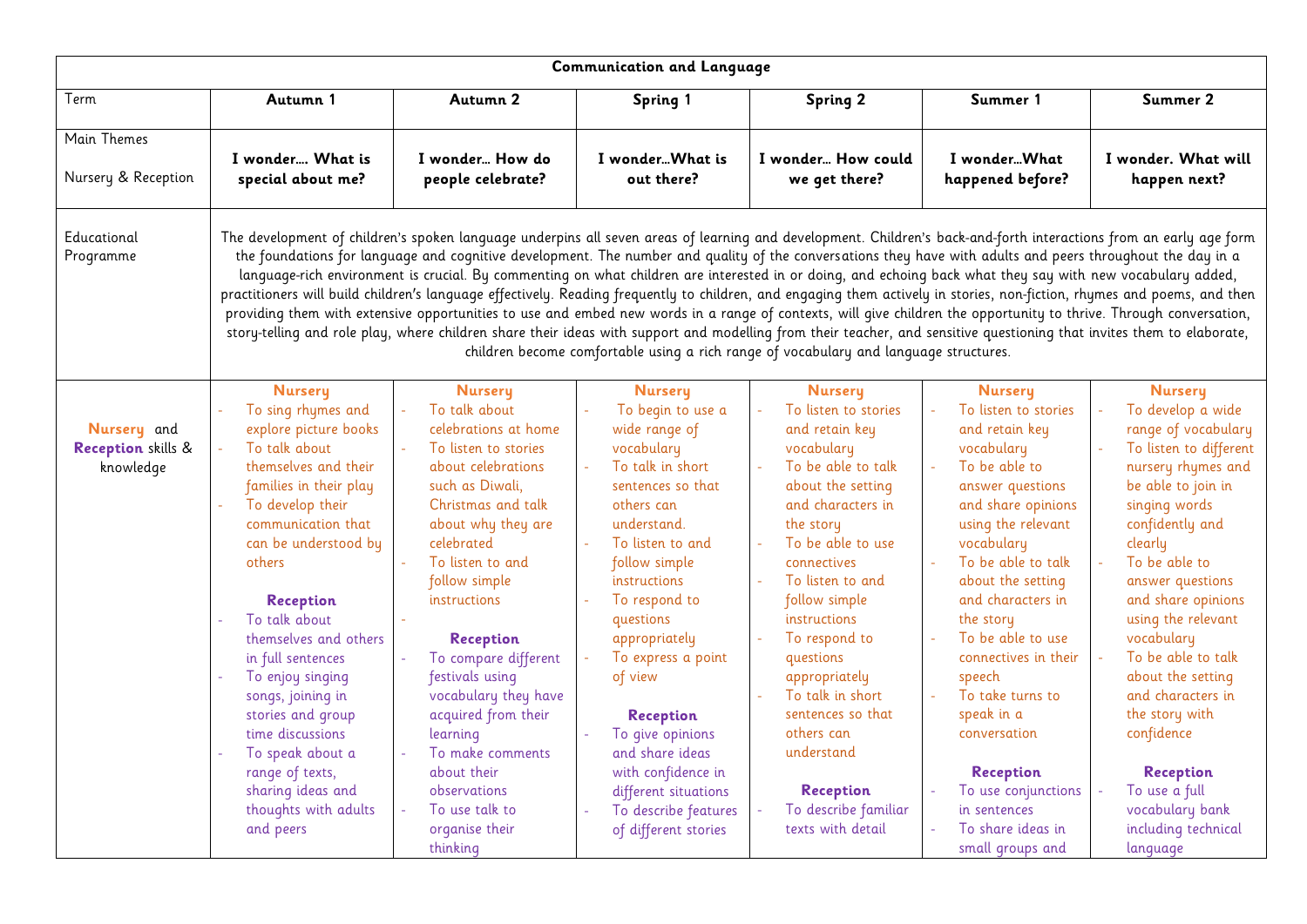|                                           | To recite the numbers<br>To recite the numbers<br>1-3 in Spanish<br>1-3 in Spanish<br>To use the greeting<br>Hola (hello in<br>Spanish) for the<br>morning register                                                                                                                                              | To talk to others<br>and using full<br>and take it in turns<br>sentences<br>to talk<br>To ask questions<br>To demonstrate<br>about familiar<br>aspects of their<br>good listening<br><b>behaviors</b><br>environment and<br>To follow<br>learning<br>To use the greeting<br>instructions with<br>adios (bye in<br>two or more parts<br>To recite the<br>Spanish) at the end<br>numbers 1-5 in<br>of the day<br>Spanish                                                                                                                                                                                                                                                                                                                                                                                                                                   | whole class<br>To use conjunctions<br>situations<br>in sentences<br>confidently<br>To use past, present<br>To respond to<br>and future forms<br>To ask questions<br>what other people<br>about what I have<br>say e.g. peers,<br>teachers etc<br>heard<br>To explain events<br>that have already<br>happened in detail |  |  |  |  |
|-------------------------------------------|------------------------------------------------------------------------------------------------------------------------------------------------------------------------------------------------------------------------------------------------------------------------------------------------------------------|----------------------------------------------------------------------------------------------------------------------------------------------------------------------------------------------------------------------------------------------------------------------------------------------------------------------------------------------------------------------------------------------------------------------------------------------------------------------------------------------------------------------------------------------------------------------------------------------------------------------------------------------------------------------------------------------------------------------------------------------------------------------------------------------------------------------------------------------------------|------------------------------------------------------------------------------------------------------------------------------------------------------------------------------------------------------------------------------------------------------------------------------------------------------------------------|--|--|--|--|
| Nursery and<br><b>Reception</b> end goals | I can listen to songs, stories and rhymes and respond by joining in<br>I can sing a favourite nursery rhyme<br>I can retell stories in my own words<br>I can start a conversation and take it in turns to speak<br>I can speak in sentences of 4-6 words<br>I can understand and respond to a simple instruction | <b>Nursery</b>                                                                                                                                                                                                                                                                                                                                                                                                                                                                                                                                                                                                                                                                                                                                                                                                                                           |                                                                                                                                                                                                                                                                                                                        |  |  |  |  |
|                                           | with modelling and support from an adult<br>group interactions                                                                                                                                                                                                                                                   | <b>Reception (ELG)</b><br>To express their ideas and feelings about their experiences using full sentences, including use of past, present and future tenses and making use of conjunctions,<br>To listen attentively and respond to what they hear with relevant questions, comments and actions when being read to and in whole class discussions and small<br>To offer explanations for why things might happen, making use of recently introduced vocabulary from stories, non-fiction, rhyme and poems when appropriate<br>To hold conversation when engaged in back and forth exchanges with their teachers and peers<br>To participate in small group, class and one to one discussions, offering their own ideas, using recently introduced vocabulary<br>To make comments about what they have heard and ask questions to clarify understanding |                                                                                                                                                                                                                                                                                                                        |  |  |  |  |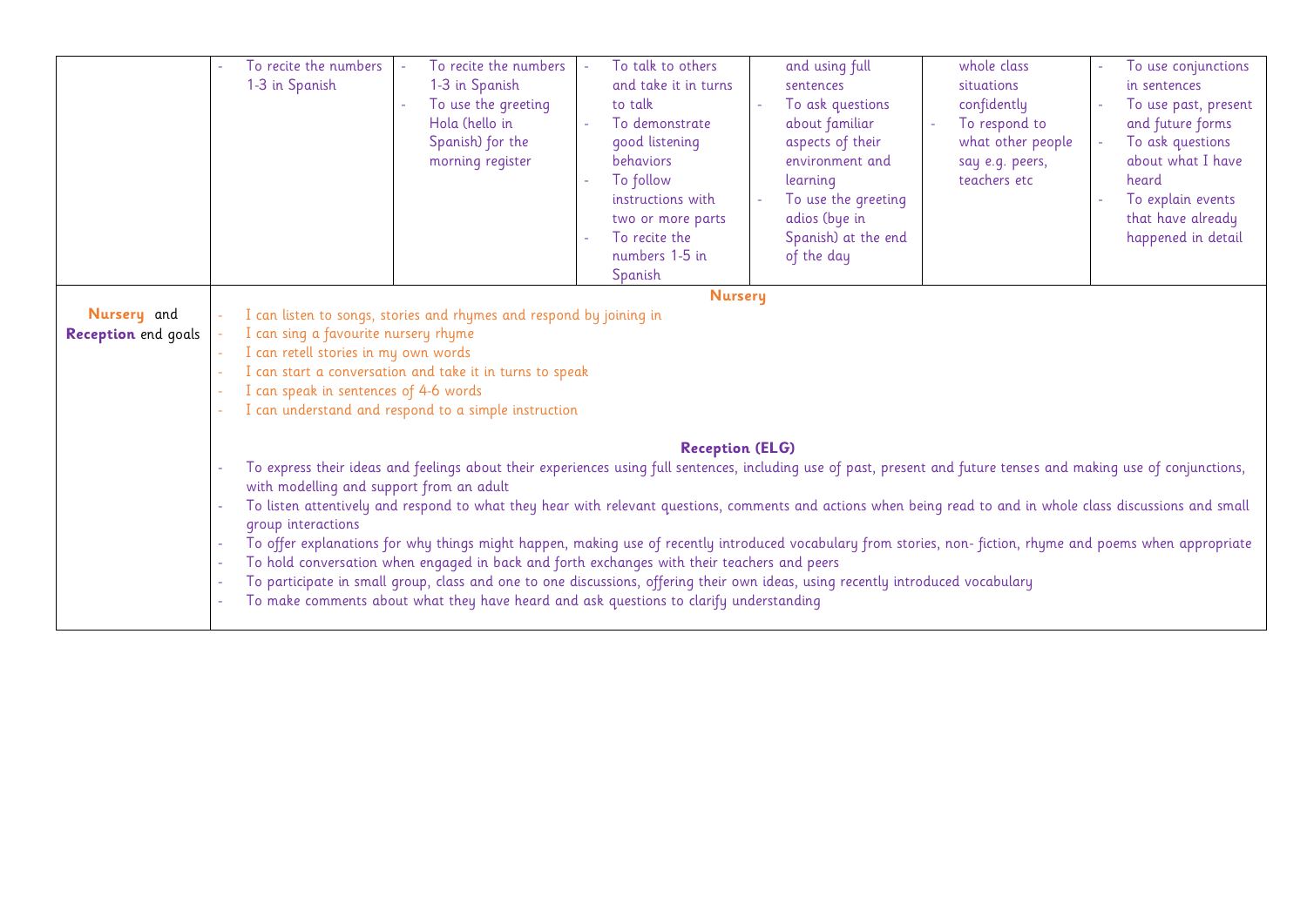|                                                       | Personal, Social and Emotional Development                                                                                                                                                                                                                                                                                                                                                                                                                                                                                                                                                                                                                                                |                                                                                                                                                                                                                                                                                                                                                                                                         |                                                                                                                                                                                                                                                                                                                                                                                                                                           |                                                                                                                                                                                                                                                                                                                                                                                                                                                        |                                                                                                                                                                                                                                                                                                                                                                                                                |                                                                                                                                                                                                                                                                                                                                                                                                       |
|-------------------------------------------------------|-------------------------------------------------------------------------------------------------------------------------------------------------------------------------------------------------------------------------------------------------------------------------------------------------------------------------------------------------------------------------------------------------------------------------------------------------------------------------------------------------------------------------------------------------------------------------------------------------------------------------------------------------------------------------------------------|---------------------------------------------------------------------------------------------------------------------------------------------------------------------------------------------------------------------------------------------------------------------------------------------------------------------------------------------------------------------------------------------------------|-------------------------------------------------------------------------------------------------------------------------------------------------------------------------------------------------------------------------------------------------------------------------------------------------------------------------------------------------------------------------------------------------------------------------------------------|--------------------------------------------------------------------------------------------------------------------------------------------------------------------------------------------------------------------------------------------------------------------------------------------------------------------------------------------------------------------------------------------------------------------------------------------------------|----------------------------------------------------------------------------------------------------------------------------------------------------------------------------------------------------------------------------------------------------------------------------------------------------------------------------------------------------------------------------------------------------------------|-------------------------------------------------------------------------------------------------------------------------------------------------------------------------------------------------------------------------------------------------------------------------------------------------------------------------------------------------------------------------------------------------------|
| Term                                                  | Autumn 1                                                                                                                                                                                                                                                                                                                                                                                                                                                                                                                                                                                                                                                                                  | Autumn 2                                                                                                                                                                                                                                                                                                                                                                                                | Spring 1                                                                                                                                                                                                                                                                                                                                                                                                                                  | <b>Spring 2</b>                                                                                                                                                                                                                                                                                                                                                                                                                                        | Summer 1                                                                                                                                                                                                                                                                                                                                                                                                       | Summer 2                                                                                                                                                                                                                                                                                                                                                                                              |
| Main Themes<br>Nursery & Reception                    | I wonder What is<br>special about me?                                                                                                                                                                                                                                                                                                                                                                                                                                                                                                                                                                                                                                                     | I wonder How do<br>people celebrate?                                                                                                                                                                                                                                                                                                                                                                    | I wonderWhat is<br>out there?                                                                                                                                                                                                                                                                                                                                                                                                             | I wonder How could<br>we get there?                                                                                                                                                                                                                                                                                                                                                                                                                    | I wonderWhat<br>happened before?                                                                                                                                                                                                                                                                                                                                                                               | I wonder. What will<br>happen next?                                                                                                                                                                                                                                                                                                                                                                   |
| Educational<br>Programme                              | development. Underpinning their personal development are the important attachments that shape their social world. Strong, warm and supportive relationships with<br>adults enable children to learn how to understand their own feelings and those of others. Children should be supported to manage emotions, develop a positive sense<br>of self, set themselves simple goals, have confidence in their own abilities, to persist and wait for what they want and direct attention as necessary. Through adult<br>interaction with other children, they learn how to make good friendships, co-operate and resolve conflicts peaceably. These attributes will provide a secure platform |                                                                                                                                                                                                                                                                                                                                                                                                         | Children's personal, social and emotional development (PSED) is crucial for children to lead healthy and happy lives, and is fundamental to their cognitive<br>modelling and guidance, they will learn how to look after their bodies, including healthy eating, and manage personal needs independently. Through supported<br>from which children can achieve at school and in later life.                                               |                                                                                                                                                                                                                                                                                                                                                                                                                                                        |                                                                                                                                                                                                                                                                                                                                                                                                                |                                                                                                                                                                                                                                                                                                                                                                                                       |
|                                                       | <b>Nursery</b>                                                                                                                                                                                                                                                                                                                                                                                                                                                                                                                                                                                                                                                                            | <b>Nursery</b>                                                                                                                                                                                                                                                                                                                                                                                          | <b>Nursery</b>                                                                                                                                                                                                                                                                                                                                                                                                                            | <b>Nursery</b>                                                                                                                                                                                                                                                                                                                                                                                                                                         | <b>Nursery</b>                                                                                                                                                                                                                                                                                                                                                                                                 | <b>Nursery</b>                                                                                                                                                                                                                                                                                                                                                                                        |
| Nursery and<br><b>Reception</b> skills &<br>knowledge | To separate from main<br>$\sim$<br>carer and learn to<br>adapt to the new<br>Nursery environment<br>To choose and use<br>$\omega$<br>resources / activities<br>with support if required<br>To wash hands after<br>using the toilet<br>To see themselves as a<br>member of the 'Terrific<br>Triangles' (Nursery)<br>To begin to follow the<br>$\bar{\phantom{a}}$<br>class routines and rules<br>To know some feelings<br>e.g. sad, happy<br>To be supported to<br>choose their snack<br>preference<br>To become familiar with<br>using the toilet $-$ may<br>need some support                                                                                                            | To increasingly<br>follow the routines<br>and rules<br>To choose and use<br>resources /<br>activities with<br>support if required<br>To discuss how<br>they are feeling<br>and talk about<br>these e.g. happy<br>To play with others<br>- elaborating play<br>ideas<br>To enjoy playing<br>with others<br>To choose their<br>own snack<br>independently<br>To use the toilet<br>mostly<br>independently | To listen to and<br>follow the rules<br>To make some<br>choices / decisions<br>for themselves<br>To play with others<br>- elaborating and<br>extending ideas in a<br>group<br>To understand<br>feelings and begin<br>to understand how<br>others may feel in<br>certain situations<br>To learn how to<br>share resources and<br>take turns (with<br>support)<br>To help new starters<br>with their snack<br>preferences<br>To know how to | To play with others<br>- elaborating and<br>extending ideas in a<br>group<br>To become more<br>outgoing with<br>unfamiliar people in<br>the setting / bubble<br>To begin to speak<br>up for themselves in<br>a way which is<br>respectful e.g.<br>saying how you<br>feel, asking for what<br>you want or need<br>To use the toilet<br>mostly<br>independently<br>To wash their hands<br>with little reminders<br>To know how often<br>and when we need | To show more<br>confidence in new<br>social situations<br>To play with others<br>- elaborating and<br>extending ideas in<br>a group<br>To talk about a<br>range of feelings,<br>identifying these in<br>themselves and<br>others<br>To be supported to<br>find solutions to<br>conflicts and<br>accepting that they<br>have to take turns<br>To make healthy<br>food choices<br><b>Reception</b><br>To show an | To play with others<br>- elaborating and<br>extending ideas in a<br>group<br>To find solutions to<br>conflicts and<br>suggesting new /<br>other ideas<br>To talk to others to<br>solve conflicts<br>To grow and change<br>to move onto<br>becoming a star<br>To have a go with<br>new activities and<br>explore new parts of<br>the classroom /<br>environment<br>To make healthy<br>exercise choices |
|                                                       | To know why we have<br>to wash our hands                                                                                                                                                                                                                                                                                                                                                                                                                                                                                                                                                                                                                                                  |                                                                                                                                                                                                                                                                                                                                                                                                         | keep my teeth clean                                                                                                                                                                                                                                                                                                                                                                                                                       | to brush our teeth                                                                                                                                                                                                                                                                                                                                                                                                                                     | understanding of<br>healthy foods and                                                                                                                                                                                                                                                                                                                                                                          | <b>Reception</b>                                                                                                                                                                                                                                                                                                                                                                                      |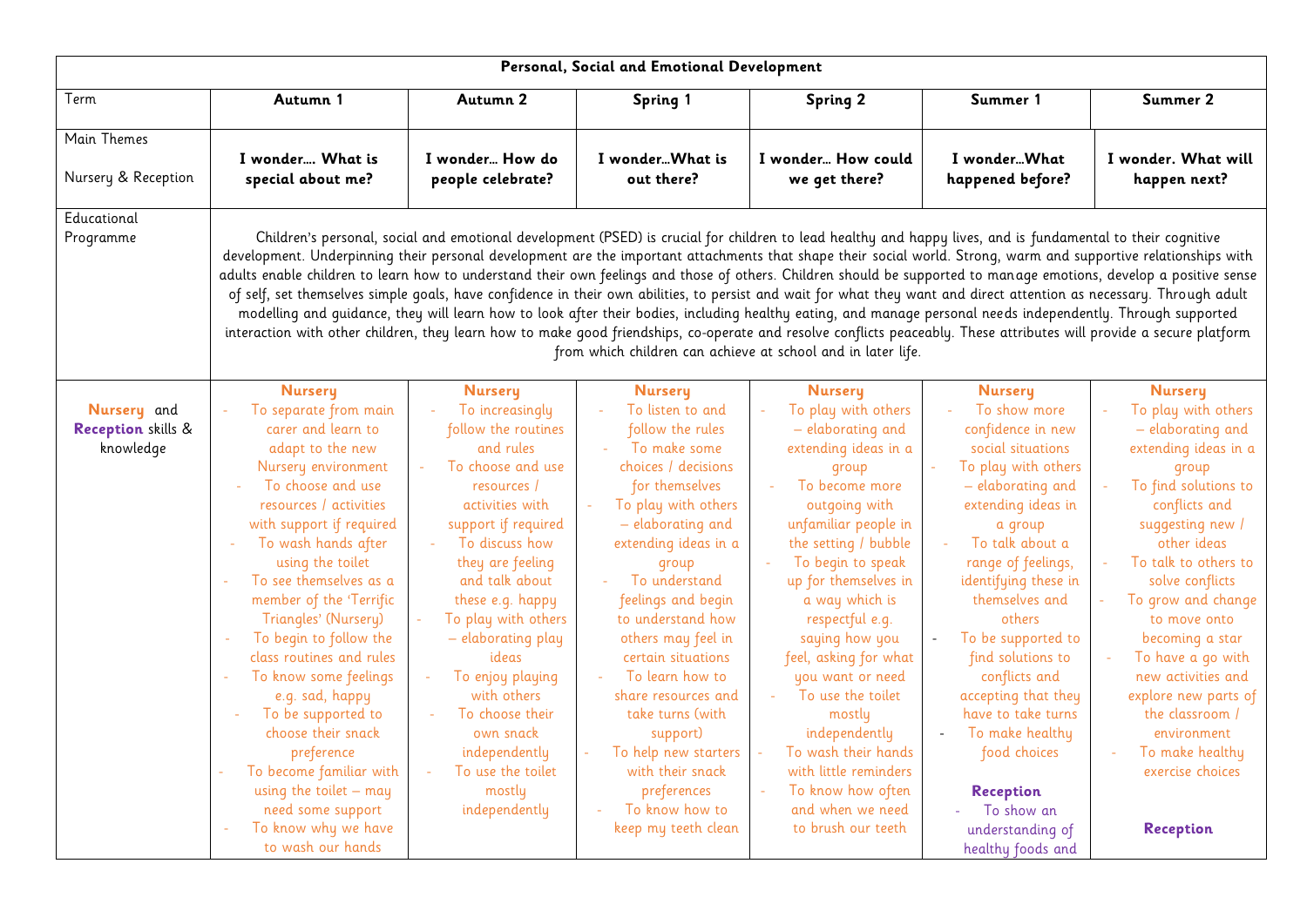| before food and after                              | To wash their                             | To use the toilet     | Reception             | healthy choices -   | To show               |
|----------------------------------------------------|-------------------------------------------|-----------------------|-----------------------|---------------------|-----------------------|
| using the toilet                                   | hands with little                         | mostly                | To build strong,      | why are they        | understanding         |
| To learn to look after                             | reminders                                 | independently         | mutually respectful   | important?          | towards looking       |
| the resources in the                               | To keep themselves                        | To wash their hands   | relationships - what  | To look after       | after our planet e.g. |
| class                                              | safe by roads                             | with little reminders | makes a great         | others and          | recycling, global     |
|                                                    |                                           |                       | friend?               | understand how      | warming               |
| <b>Reception</b>                                   | <b>Reception</b>                          | <b>Reception</b>      | To understand how     | they feel about     | To understanding      |
| To see themselves as a                             | To express and                            | To express and        | to manage their       | something           | how to look after     |
| valuable individual in                             | identify their own                        | identify their        | own needs, hopes      | To show resilience  | themselves as they    |
| the class and school                               | feelings                                  | feelings and          | and dreams            | and perseverance    | grow / move on        |
| To know the class rules                            | To build close                            | moderate these        | To try new activities | in the face of a    | To take part in       |
| and routines                                       | relationships and                         | both socially and     | in the environment    | challenge           | sports day with an    |
| To take responsibility<br>$\overline{\phantom{a}}$ | form friendships,                         | emotionally           | To follow rules in    | To discuss why we   | understanding of      |
| for keeping their                                  | showing respect to                        | To think about their  | the wider school      | take turns, wait    | winning and loosing   |
| classroom welcoming                                | others                                    | own feelings and      | community             | politely, tidy up   | To show resilience    |
| To begin to build                                  | To share resources                        | those of others by    | To understand the     | after ourselves etc | and perseverance in   |
| relationships in the                               | and toys with                             | given examples of     | importance of         | To play with others | the face of a         |
| class, showing respect                             | others                                    | how others might      | 'sensible' amounts    | and solve conflicts | challenge             |
| to others                                          | To use the toilet                         | feel in certain       | of screen time        | - with little adult | To play with others   |
| To express and identify                            | independently and                         | situations            | To know ways to       | support             | and solve conflicts - |
| their feelings                                     | mange hygiene                             | To try new activities | keep their teeth      |                     | with no adult         |
| To use the toilet                                  | To follow                                 | in the environment    | healthy               |                     | intervention          |
| independently                                      | instructions given                        | To follow rules in    |                       |                     | To understanding      |
| To wash hands                                      | by an adult and                           | the wider school      |                       |                     | the importance of     |
| independently and                                  | act upon these                            | community             |                       |                     | exercise on overall   |
| correctly                                          | To be confident in<br>$\bar{\phantom{a}}$ | To understanding      |                       |                     | health and well-      |
| To know the importance                             | the familiar school                       | the importance of     |                       |                     | being                 |
| of hand washing and                                | environment                               | tooth brushing        |                       |                     |                       |
| overall hygiene to                                 | To use the toilet                         |                       |                       |                     |                       |
| health and well-being                              | independently                             |                       |                       |                     |                       |
|                                                    | To wash hands                             |                       |                       |                     |                       |
|                                                    | independently and                         |                       |                       |                     |                       |
|                                                    | correctly                                 |                       |                       |                     |                       |
|                                                    | To be able to cross                       |                       |                       |                     |                       |
|                                                    | the road safely                           |                       |                       |                     |                       |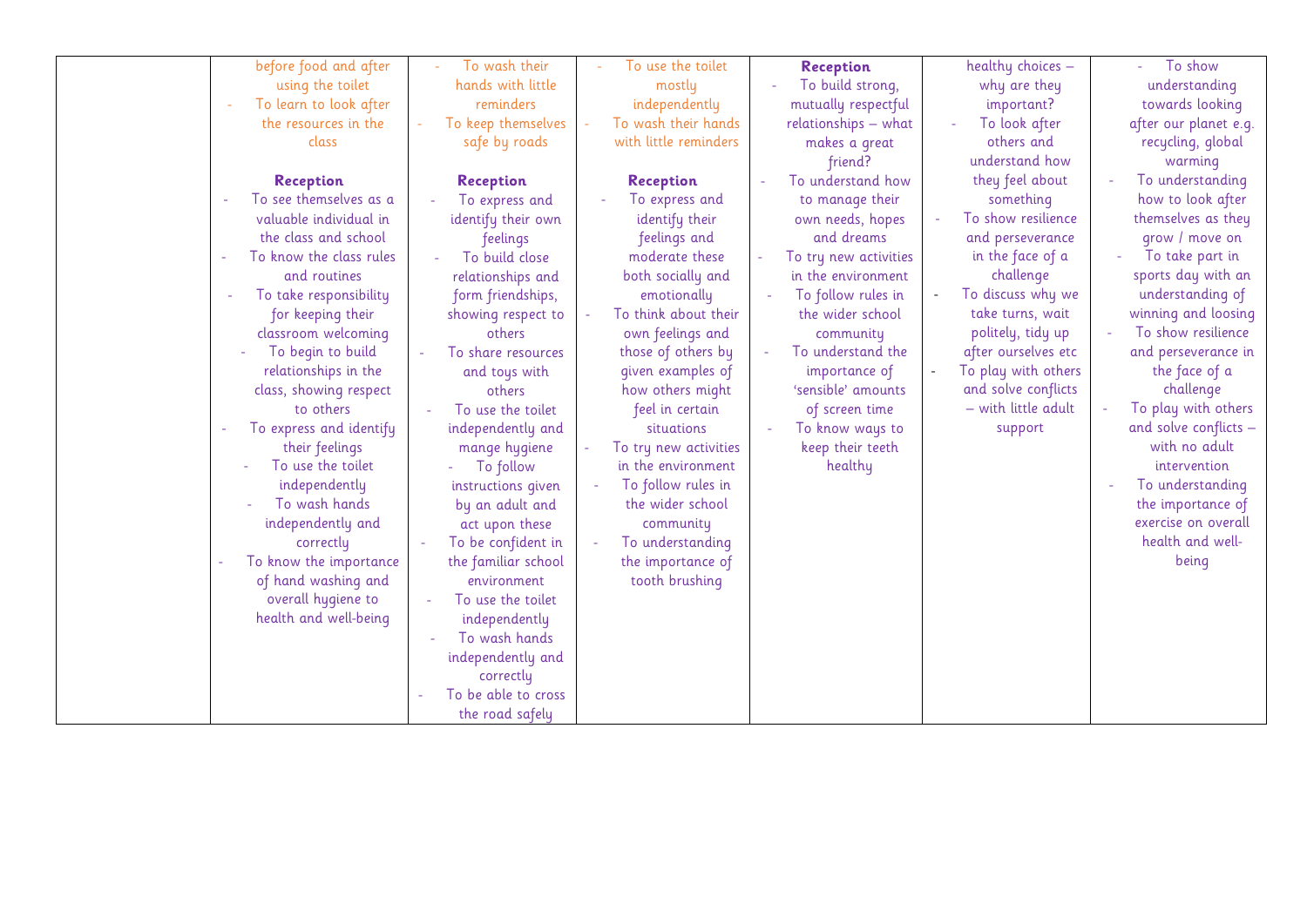|                            | <b>Nursery</b>                                                                                                                                                    |
|----------------------------|-------------------------------------------------------------------------------------------------------------------------------------------------------------------|
| <b>Nursery</b> and         | I can talk about my feelings and the feelings of others                                                                                                           |
| <b>Reception</b> end goals | I can share and take turns                                                                                                                                        |
|                            | I can use the toilet independently and wash my hands                                                                                                              |
|                            | I can sit at the table with my friends and enjoy snack and a conversation                                                                                         |
|                            | I can follow the classroom rules                                                                                                                                  |
|                            | I can keep myself safe from strangers, water and roads                                                                                                            |
|                            | <b>Reception (ELG)</b>                                                                                                                                            |
|                            | To manage own basic hygiene and personal needs, including dressing, going to the toilet and understanding the importance of healthy food choices, teeth           |
|                            | brushing and exercise                                                                                                                                             |
|                            | To give focused attention to adults, responding appropriately even when engaged in activity and show an ability to follow instructions involving several ideas or |
|                            | actions                                                                                                                                                           |
|                            | To form positive attachments to adults and friendships with peers                                                                                                 |
|                            | To explain the reasons for rules, know right from wrong and try to behave accordingly                                                                             |
|                            | To show sensitivity to their own and others needs                                                                                                                 |
|                            | To set and work towards simple goals, being able to wait for what they want and control their immediate impulses when appropriate                                 |
|                            | To be confident to try new activities and show independence, resilience and perseverance in the face of challenge                                                 |
|                            | To show an understanding of their own feelings and those of others, and begin to regulate their behaviour accordingly                                             |
|                            | To work and play cooperatively and take turns with others                                                                                                         |
|                            | To keep myself safe from strangers and articulate the reason behind this                                                                                          |
|                            | To keep myself safe from water and articulate the reason behind this                                                                                              |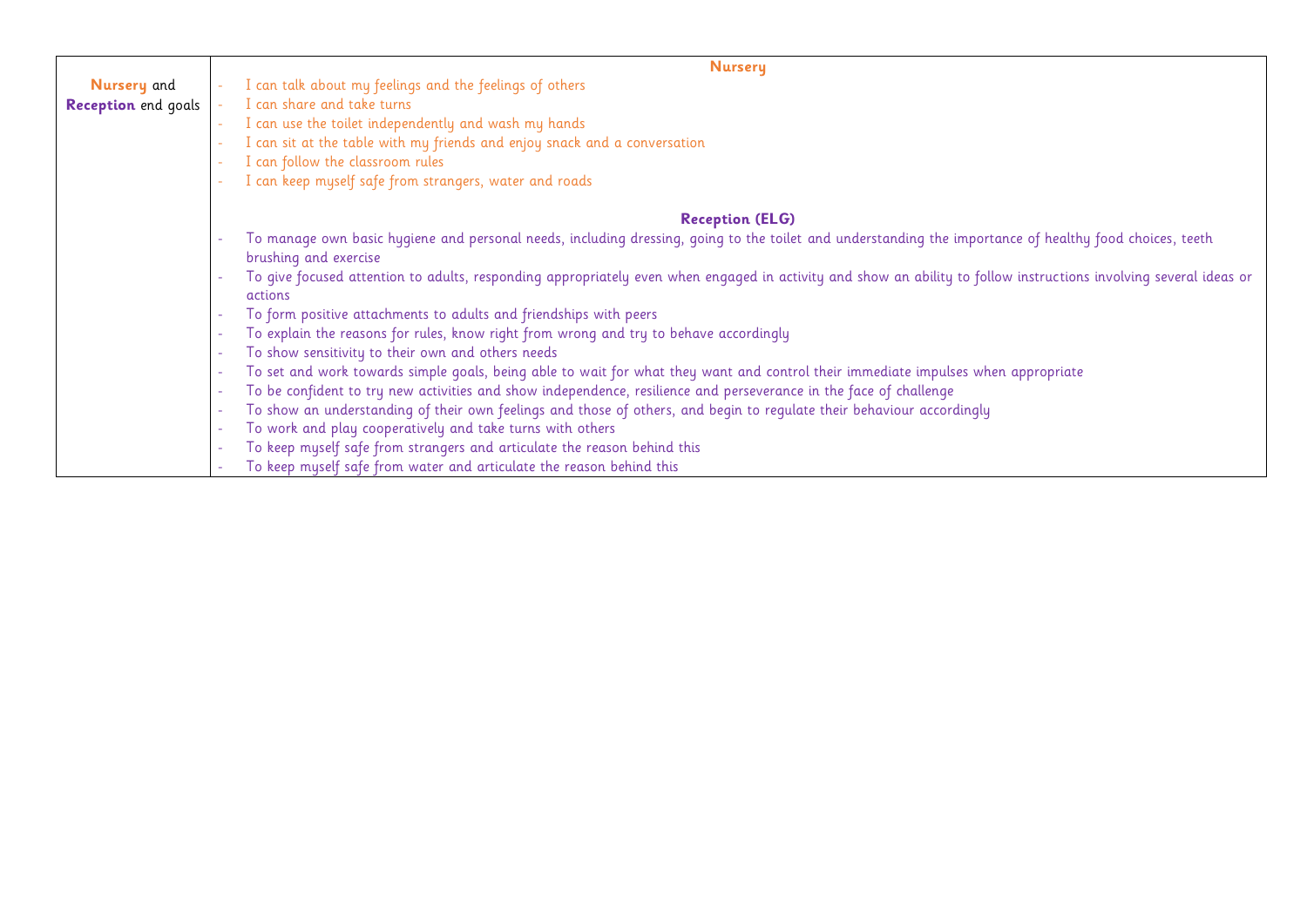|                                                                                                                                                                                      | <b>Physical Development</b>                                                                                                                                                                                                                                                                                                                                                                                                                                                                                        |                                                                                                                                                                                                                                                                                                                                                                                                                                       |                                                                                                                                                                                                                                                                                                                                                                                                                  |                                                                                                                                                                                                                                                                                                                                                                                                                                                                                                                                                                                                              |                                                                                                                                                                                                                                                                                                                                                                                              |                                                                                                                                                                                                                                                                                                                                                                               |
|--------------------------------------------------------------------------------------------------------------------------------------------------------------------------------------|--------------------------------------------------------------------------------------------------------------------------------------------------------------------------------------------------------------------------------------------------------------------------------------------------------------------------------------------------------------------------------------------------------------------------------------------------------------------------------------------------------------------|---------------------------------------------------------------------------------------------------------------------------------------------------------------------------------------------------------------------------------------------------------------------------------------------------------------------------------------------------------------------------------------------------------------------------------------|------------------------------------------------------------------------------------------------------------------------------------------------------------------------------------------------------------------------------------------------------------------------------------------------------------------------------------------------------------------------------------------------------------------|--------------------------------------------------------------------------------------------------------------------------------------------------------------------------------------------------------------------------------------------------------------------------------------------------------------------------------------------------------------------------------------------------------------------------------------------------------------------------------------------------------------------------------------------------------------------------------------------------------------|----------------------------------------------------------------------------------------------------------------------------------------------------------------------------------------------------------------------------------------------------------------------------------------------------------------------------------------------------------------------------------------------|-------------------------------------------------------------------------------------------------------------------------------------------------------------------------------------------------------------------------------------------------------------------------------------------------------------------------------------------------------------------------------|
| Term                                                                                                                                                                                 | Autumn 1                                                                                                                                                                                                                                                                                                                                                                                                                                                                                                           | Autumn 2                                                                                                                                                                                                                                                                                                                                                                                                                              | Spring 1                                                                                                                                                                                                                                                                                                                                                                                                         | <b>Spring 2</b>                                                                                                                                                                                                                                                                                                                                                                                                                                                                                                                                                                                              | Summer 1                                                                                                                                                                                                                                                                                                                                                                                     | Summer 2                                                                                                                                                                                                                                                                                                                                                                      |
| Main Themes<br>Nursery & Reception                                                                                                                                                   | I wonder What is<br>special about me?                                                                                                                                                                                                                                                                                                                                                                                                                                                                              | I wonder How do<br>people celebrate?                                                                                                                                                                                                                                                                                                                                                                                                  | I wonderWhat is<br>out there?                                                                                                                                                                                                                                                                                                                                                                                    | I wonder How could<br>we get there?                                                                                                                                                                                                                                                                                                                                                                                                                                                                                                                                                                          | I wonderWhat<br>happened before?                                                                                                                                                                                                                                                                                                                                                             | I wonder. What will<br>happen next?                                                                                                                                                                                                                                                                                                                                           |
| Educational<br>Programme                                                                                                                                                             | through tummy time, crawling and play movement with both objects and adults. By creating games and providing opportunities for play both indoors and outdoors,<br>adults can support children to develop their core strength, stability, balance, spatial awareness, co-ordination and agility. Gross motor skills provide the foundation<br>for developing healthy bodies and social and emotional well-being. Fine motor control and precision helps with hand-eye co-ordination, which is later linked to early |                                                                                                                                                                                                                                                                                                                                                                                                                                       |                                                                                                                                                                                                                                                                                                                                                                                                                  | Physical activity is vital in children's all-round development, enabling them to pursue happy, healthy and active lives. Gross and fine motor experiences develop<br>incrementally throughout early childhood, starting with sensory explorations and the development of a child's strength, co-ordination and positional awareness<br>literacy. Repeated and varied opportunities to explore and play with small world activities, puzzles, arts and crafts and the practice of using small tools, with<br>feedback and support from adults, allow children to develop proficiency, control and confidence. |                                                                                                                                                                                                                                                                                                                                                                                              |                                                                                                                                                                                                                                                                                                                                                                               |
|                                                                                                                                                                                      | <b>Nursery</b>                                                                                                                                                                                                                                                                                                                                                                                                                                                                                                     | <b>Nursery</b>                                                                                                                                                                                                                                                                                                                                                                                                                        | <b>Nursery</b>                                                                                                                                                                                                                                                                                                                                                                                                   | <b>Nursery</b>                                                                                                                                                                                                                                                                                                                                                                                                                                                                                                                                                                                               | <b>Nursery</b>                                                                                                                                                                                                                                                                                                                                                                               | <b>Nursery</b>                                                                                                                                                                                                                                                                                                                                                                |
| Gross and Fine<br>Motor Skills<br>Nursery and<br><b>Reception</b> skills &<br>knowledge<br>Reception 1 PE<br>session in the hall<br>each week using<br>CompletePE online<br>platform | To explore rolling,<br>walking, running.<br>jumping, hopping,<br>skipping, marching and<br>crawling<br>To explore different<br>wheeled balance<br>equipment e.g. bikes,<br>scooters<br>To find a comfortable<br>hand grip to mark<br>make<br>To use a paintbrush to<br>paint a picture<br>To pour milk from a<br>jug into a cup for<br>snack $-$ support if<br>required<br>To develop their<br>confidence to try and                                                                                               | To explore pushing,<br>rolling and bouncing<br>different balls<br>To run and stop.<br>$\omega$<br>To explore different<br>wheeled balance<br>equipment e.g.<br>bikes, scooters<br>To begin to make<br>large muscle<br>movements using<br>streamers imitating<br>circles, vertical lines<br>and horizontal lines<br>To pour milk from a<br>jug into a cup for<br>snack independently<br>To use different<br>tools to paint<br>pictures | To explore kicking<br>different balls<br>To be able to kick a<br>ball<br>To explore different<br>wheeled balance<br>equipment e.g.<br>bikes, scooters<br>To work with others<br>to move large<br>objects to make an<br>obstacle course<br>To begin to find a<br>more comfortable<br>hand to mark make<br>(dominant hand)<br>To use scissors to<br>make snips in paper<br>To join large jigsaw<br>pieces together | To dance to music,<br>they like<br>To create their own<br>dance moves in line<br>with the music they<br>can hear<br>To explore different<br>wheeled balance<br>equipment e.g.<br>bikes, scooters<br>To use a rolling pin<br>to change materials<br>To explore a knife<br>and a fork<br>To line up as a class<br>or in a group<br>To use hand-eye<br>coordination to<br>place objects on a<br>steak                                                                                                                                                                                                           | To explore rolling<br>and jumping in<br>different ways<br>To explore different<br>wheeled balance<br>equipment e.g.<br>bikes, scooters<br>To put their coat<br>on independently<br>To pull up a zip<br>after an adult has<br>started it<br>To use a<br>comfortable grip to<br>mark make<br>To begin to use a<br>knife and fork to<br>eat different foods<br>- support if needed<br>To have a | To explore playing<br>team games to<br>achieve an end goal<br>e.g. parachute<br>games<br>To take turns in<br>games<br>To explore different<br>÷,<br>wheeled balance<br>equipment e.g. bikes,<br>scooters<br>To put their coat on<br>independently<br>To use a<br>comfortable grip to<br>mark make<br>To have a dominant<br>hand<br>To select their own<br>tools appropriately |
|                                                                                                                                                                                      | put on their own coat<br><b>Reception</b>                                                                                                                                                                                                                                                                                                                                                                                                                                                                          | <b>Reception</b><br><b>COMPLETE PE</b><br><b>Ball skills- Hands</b>                                                                                                                                                                                                                                                                                                                                                                   | <b>Reception</b><br><b>COMPLETE PE</b><br><b>Ball skills- Feet</b>                                                                                                                                                                                                                                                                                                                                               | To balance bricks to<br>build vertically<br><b>Reception</b>                                                                                                                                                                                                                                                                                                                                                                                                                                                                                                                                                 | dominant hand<br>when mark making<br>/ writing                                                                                                                                                                                                                                                                                                                                               | for the task<br><b>Reception</b><br><b>COMPLETE PE</b>                                                                                                                                                                                                                                                                                                                        |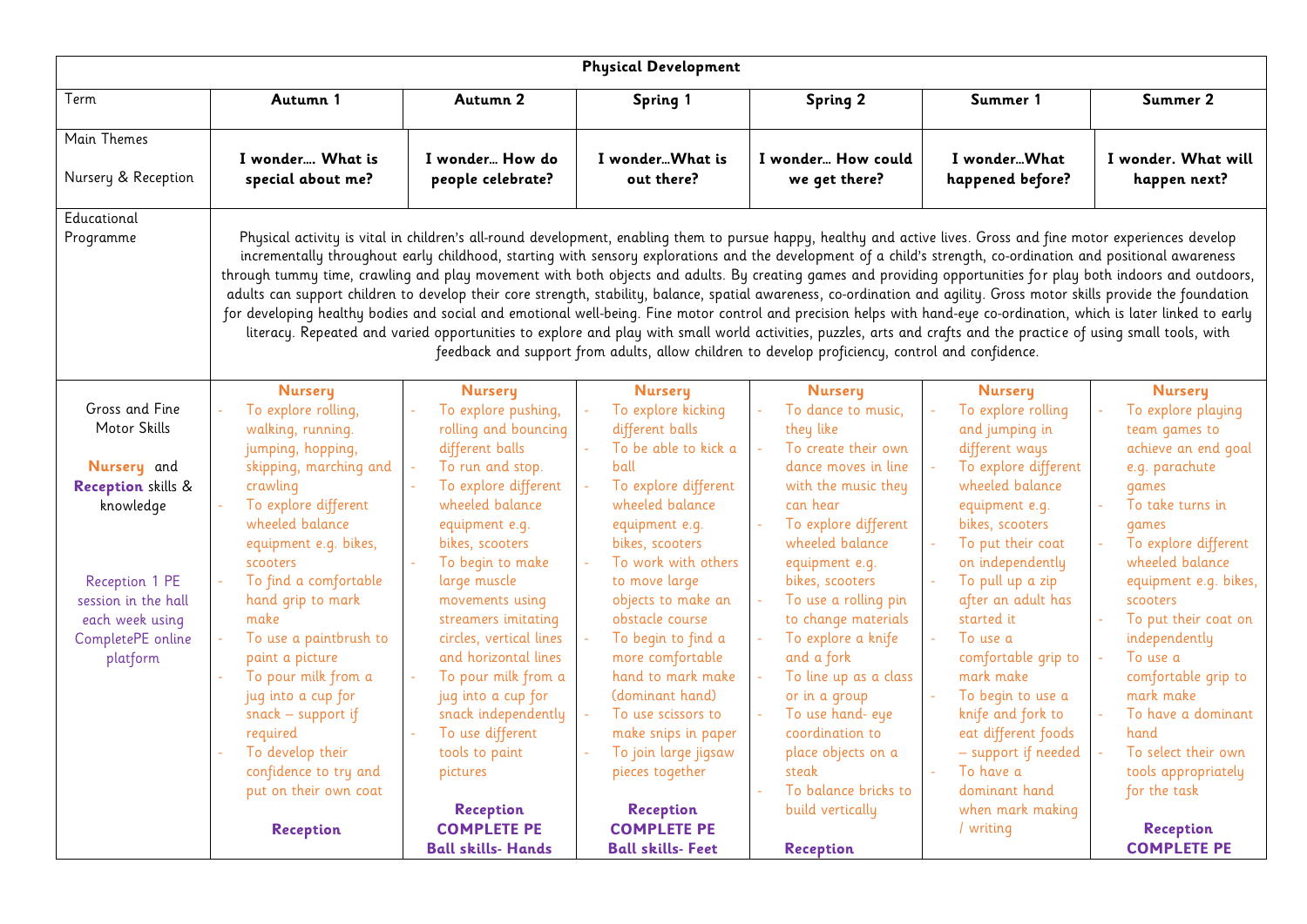| <b>COMPLETE PE</b>             | To develop           | To move a ball with  | <b>COMPLETE PE</b>      | To thread objects    | Games                  |
|--------------------------------|----------------------|----------------------|-------------------------|----------------------|------------------------|
| <b>Athletics- Walking and</b>  | bouncing into a      | feet to kick         | <b>Dance</b>            | with large objects   | To be able to take     |
| Jumping                        | space                | To dribble a ball    | To show awareness<br>÷, | on a string such as  | turns                  |
| To develop walking in          | To combine           | with two feet        | of space                | pasta, large beads   | To understanding       |
| different pathways             | pushing, rolling and | around bones         | To move safely and      |                      | how to keep the        |
| To develop jumping in          | bouncing             | To dribble against   | time with the music     | <b>Reception</b>     | score of game /        |
| different ways                 | To throw to a peer / | an opponent          | To combine              | <b>COMPLETE PE</b>   | importance of this     |
| To develop hoping with         | target               | To develop           | movements with          | <b>Gymnastics</b>    | To understand and      |
| additional movement            | To catch a ball with | movement and         | some fluency to         | To develop           | play by the rules of   |
| To begin to change for<br>÷,   | two hands            | balance with         | create a dance piece    | different rolls with | a game                 |
| PE with support -              | To develop           | wheeled vehicles     | To develop              | control              | To be able to win      |
| doing buttons etc              | movement and         | e.g. bikes and       | movement and            | To be able to move   | and loose              |
| To develop movement            | balance with         | scooters             | balance with            | in different ways    | To ensure all Phase    |
| and balance with               | wheeled vehicles     | To begin to change   | wheeled vehicles        | e.g. tip toes,       | 2/ 3 letters correctly |
| wheeled vehicles e.g.          | e.g. bikes and       | for PE with support  | e.g. bikes and          | jumping etc          | To sit comfortably     |
| bikes and scooters             | scooters             | - doing buttons etc  | scooters                | To be able to jump   | at a table to write    |
| To begin to develop            | To begin to change   | To develop their     | To sit comfortably      | in different ways    | with an adult          |
| good pencil control            | for PE with support  | posture when eating  | at a table to write     | e.g. tuck as well as | To use a range of      |
| To use scissors to cut         | - doing buttons etc  | in the dinner hall   | To use scissors to      | landing safely       | tools competently      |
| along a straight line          | To demonstrate a     | To manage large      | cut purposeful          | To develop           | To change for PE       |
| To line up and que<br>$\equiv$ | good pencil control  | objects with peers   | shapes                  | balancing with       | mostly                 |
| patiently                      | To use scissors to   | safely               | To change for PE        | control              | independently          |
|                                | cut across a curved  | To use scissors to   | mostly                  | To develop           | To put on a coat       |
|                                | line                 | cut a circle         | independently           | movement and         | independently and      |
|                                |                      | To join small jigsaw | To put on a coat        | balance with         | zip / button           |
|                                |                      | pieces together      | independently and       | wheeled vehicles     | To write confidently   |
|                                |                      | To know what         | zip / button up with    | e.g. bikes and       | and comfortably        |
|                                |                      | happens when our     | little help             | scooters             | holding a pencil       |
|                                |                      | bodies when we       | To thread objects       | To form Phase 2/3    | correctly              |
|                                |                      | exercise             | with small holes on     | letters correctly -  |                        |
|                                |                      |                      | a string such as        | some support         |                        |
|                                |                      |                      | small beads             | required             |                        |
|                                |                      |                      |                         | To sit comfortably   |                        |
|                                |                      |                      |                         | at a table to write  |                        |
|                                |                      |                      |                         | with an adult        |                        |
|                                |                      |                      |                         | To use a range of    |                        |
|                                |                      |                      |                         | tools competently    |                        |
|                                |                      |                      |                         | To change for PE     |                        |
|                                |                      |                      |                         | mostly               |                        |
|                                |                      |                      |                         | independently        |                        |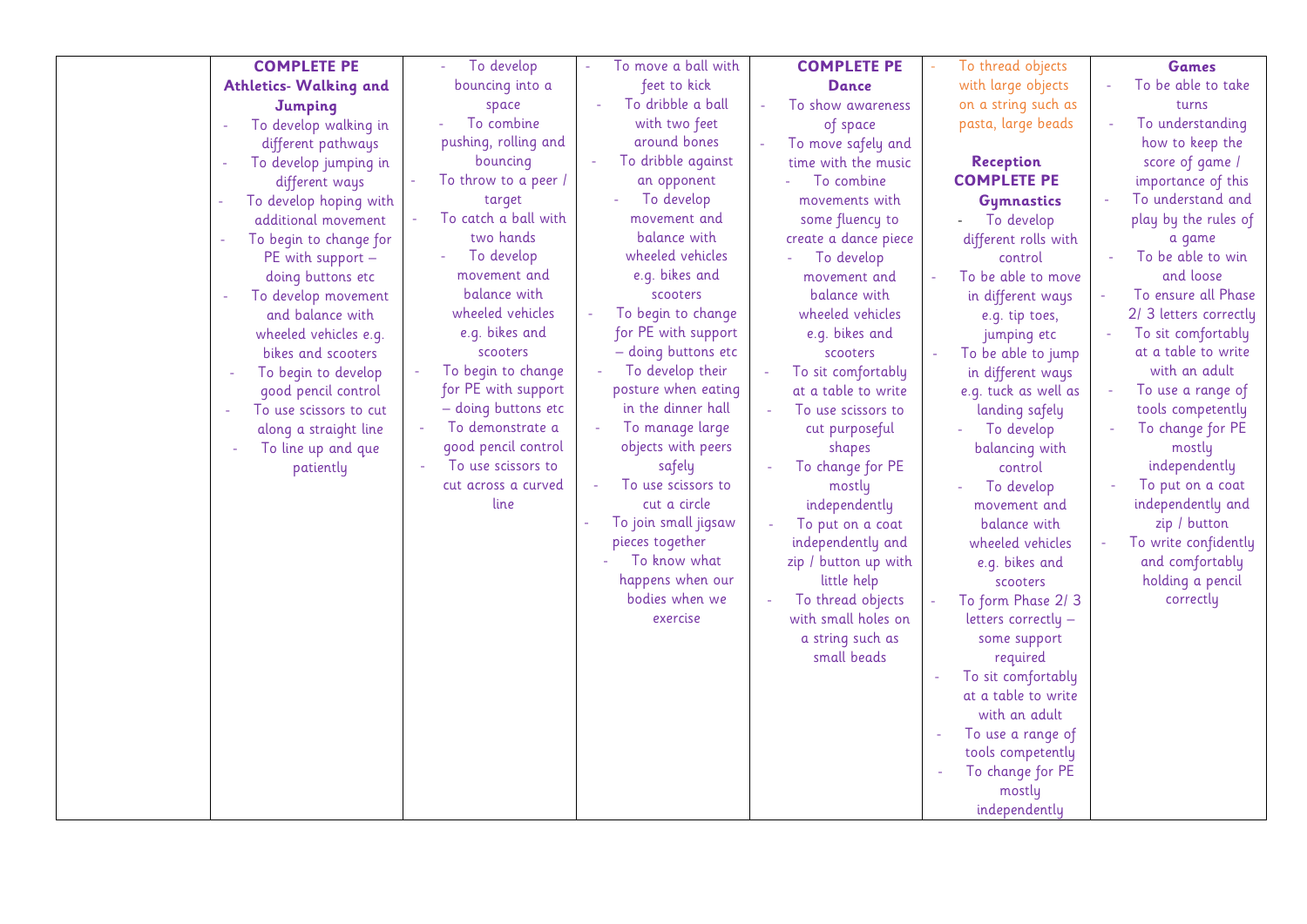|                            | To put on a coat                                                                              |  |  |  |
|----------------------------|-----------------------------------------------------------------------------------------------|--|--|--|
|                            | independently and                                                                             |  |  |  |
|                            | zip / button up                                                                               |  |  |  |
|                            |                                                                                               |  |  |  |
| Nursery and                | <b>Nursery</b>                                                                                |  |  |  |
| <b>Reception</b> end goals | I can hold a pencil comfortable to make marks                                                 |  |  |  |
|                            | I can use scissors to make snips in paper                                                     |  |  |  |
|                            | I can move in different ways- run, jump, hop, skip, climb                                     |  |  |  |
|                            | I can kick a ball                                                                             |  |  |  |
|                            | I can put on my own coat                                                                      |  |  |  |
|                            | I can finish my zip once it has it been started                                               |  |  |  |
|                            | I can complete a 6-piece jigsaw puzzle                                                        |  |  |  |
|                            | I can pour my own milk and get my own snack                                                   |  |  |  |
|                            |                                                                                               |  |  |  |
|                            | <b>Reception (ELG)</b>                                                                        |  |  |  |
|                            | To use a range of small tools completely and confidently e.g. scissors paint brushes, cutlery |  |  |  |
|                            | To move energetically, such as running, jumping, dancing, hopping, skipping and climbing      |  |  |  |
|                            | To be able to catch, kick, throw                                                              |  |  |  |
|                            | To hold a pencil effectively in preparation for writing (nearly always tripod grip)           |  |  |  |
|                            | To form a range of letters correctly and confidently                                          |  |  |  |
|                            | To negotiate space and obstacles safely, with consideration for themselves and others         |  |  |  |
|                            | To begin to show accuracy and care when drawing                                               |  |  |  |
|                            | To demonstrate strength, balance and co-ordination                                            |  |  |  |
|                            | To put on their own coat and zip this up                                                      |  |  |  |
|                            | To complete an 8- piece jigsaw puzzle                                                         |  |  |  |
|                            | To get dressed and undressed independently                                                    |  |  |  |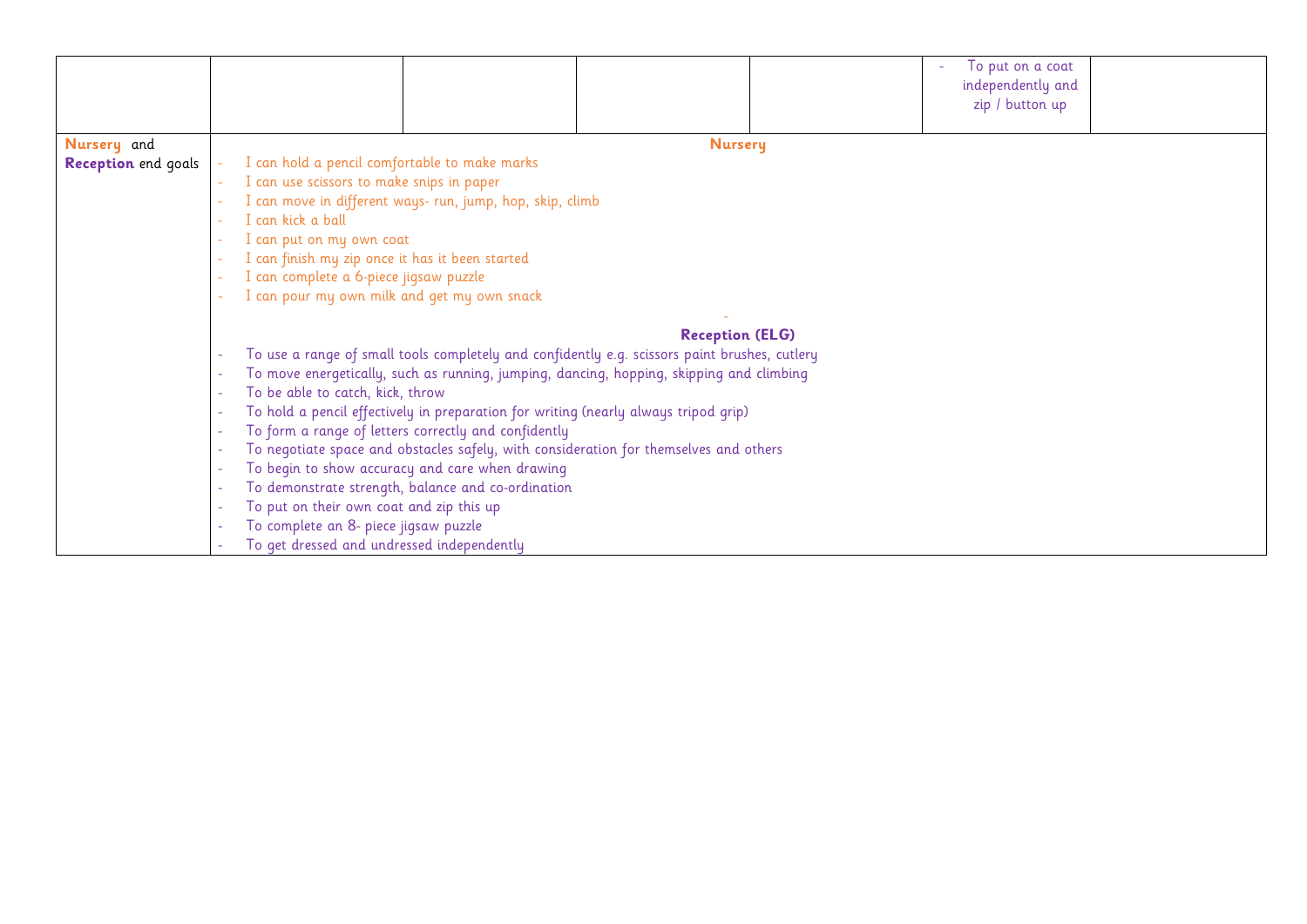|                                                                                                   |                                                                                                                                                                                                                                                                                                         |                                                                                                                                                                                                                                                                                  | Literacy                                                                                                                                                                                                                                                                                        |                                                                                                                                                                                                                                                                                                                                                                                                                                                                                                                                                                                                    |                                                                                                                                                                                                                                               |                                                                                                                                                                                                                                                                                     |
|---------------------------------------------------------------------------------------------------|---------------------------------------------------------------------------------------------------------------------------------------------------------------------------------------------------------------------------------------------------------------------------------------------------------|----------------------------------------------------------------------------------------------------------------------------------------------------------------------------------------------------------------------------------------------------------------------------------|-------------------------------------------------------------------------------------------------------------------------------------------------------------------------------------------------------------------------------------------------------------------------------------------------|----------------------------------------------------------------------------------------------------------------------------------------------------------------------------------------------------------------------------------------------------------------------------------------------------------------------------------------------------------------------------------------------------------------------------------------------------------------------------------------------------------------------------------------------------------------------------------------------------|-----------------------------------------------------------------------------------------------------------------------------------------------------------------------------------------------------------------------------------------------|-------------------------------------------------------------------------------------------------------------------------------------------------------------------------------------------------------------------------------------------------------------------------------------|
| Term                                                                                              | Autumn 1                                                                                                                                                                                                                                                                                                | Autumn 2                                                                                                                                                                                                                                                                         | Spring 1                                                                                                                                                                                                                                                                                        | <b>Spring 2</b>                                                                                                                                                                                                                                                                                                                                                                                                                                                                                                                                                                                    | Summer 1                                                                                                                                                                                                                                      | Summer 2                                                                                                                                                                                                                                                                            |
| Main Themes<br>Nursery & Reception                                                                | I wonder What is<br>special about me?                                                                                                                                                                                                                                                                   | I wonder How do<br>people celebrate?                                                                                                                                                                                                                                             | I wonderWhat is<br>out there?                                                                                                                                                                                                                                                                   | I wonder How could<br>we get there?                                                                                                                                                                                                                                                                                                                                                                                                                                                                                                                                                                | I wonderWhat<br>happened before?                                                                                                                                                                                                              | I wonder. What will<br>happen next?                                                                                                                                                                                                                                                 |
| Educational<br>Programme                                                                          | working out of the pronunciation of unfamiliar printed words (decoding) and the speedy recognition of familiar printed words. Writing involves transcription (spelling                                                                                                                                  |                                                                                                                                                                                                                                                                                  |                                                                                                                                                                                                                                                                                                 | It is crucial for children to develop a life-long love of reading. Reading consists of two dimensions: language comprehension and word reading. Language<br>comprehension (necessary for both reading and writing) starts from birth. It only develops when adults talk with children about the world around them and the<br>books (stories and non-fiction) they read with them, and enjoy rhymes, poems and songs together. Skilled word reading, taught later, involves both the speedy<br>and handwriting) and composition (articulating ideas and structuring them in speech, before writing) |                                                                                                                                                                                                                                               |                                                                                                                                                                                                                                                                                     |
| Nursery and<br>Reception<br>Phonics – Letters and<br>Sounds                                       | <b>Nursery</b><br>Phase 1 Aspect 1 -<br><b>General Sound</b><br>Discrimination-<br>environmental<br><b>Reception</b><br>Revisit Phase 1 Recap -<br>focus on Aspect 7 -<br>oral segmenting and<br>blending<br>Phase 2 sounds                                                                             | <b>Nursery</b><br>Phase 1 Aspect 2-<br>General sound<br>discrimination -<br>instrumental<br>sounds<br><b>Reception</b><br>Phase 2 sounds                                                                                                                                         | <b>Nursery</b><br>Phase 1 Aspect 3-<br>General sound<br>discrimination -<br>body percussion<br><b>Reception</b><br>Phase 3 sounds                                                                                                                                                               | <b>Nursery</b><br>Phase 1 Aspect 4-<br>Rhythm and Rhyme<br>Phase 1 Aspect 5-<br>Alliteration<br><b>Reception</b><br>Phase 3 sounds                                                                                                                                                                                                                                                                                                                                                                                                                                                                 | <b>Nursery</b><br>Phase 1 Aspect 5-<br>Alliteration<br>Phase 1 Aspect 6-<br>Voice sounds<br><b>Reception</b><br>Phase 3 sounds                                                                                                                | <b>Nursery</b><br>Phase 1 Aspect 7-<br>Oral Blending and<br>Segmenting<br>Initial sounds<br><b>Reception</b><br>Phase 4                                                                                                                                                             |
| Nursery and<br><b>Reception</b> skills &<br>knowledge<br>Comprehension<br>Word Reading<br>Writing | <b>Nursery</b><br>To develop their mark<br>making and begin to<br>identify their marks<br>e.g. patterns and<br>shapes<br>To join in with stories,<br>rhymes and songs as<br>they become familiar<br>To know their favourite<br>story and the reason<br>why<br>To begin to show<br>interest in letters - | <b>Nursery</b><br>To develop their<br>play linked to<br>stories and retelling<br>To begin to form<br>the first letter in<br>their name and<br>others as<br>appropriate<br>To develop some<br>print knowledge e.g.<br>print has meaning $=$<br>it is made of letters<br>and words | <b>Nursery</b><br>To begin to<br>sequence and retell<br>stories linked to<br>pictures they can<br>see<br>To develop more<br>print knowledge e.g.<br>text is read from<br>left to right<br>To open the front<br>cover in a book and<br>turn pages carefully<br>To begin to show<br>some emergent | <b>Nursery</b><br>To begin to<br>sequence and retell<br>stories<br>To use story<br>language in their<br>play<br>To be able to write<br>some letters from<br>their name<br><b>Reception</b><br>To anticipate key<br>events in stories                                                                                                                                                                                                                                                                                                                                                               | <b>Nursery</b><br>To acquire and use<br>new vocabulary<br>To count and clap<br>L.<br>syllables in their<br>name<br>To recognise<br>rhyming words (not<br>written-listening)<br><b>Reception</b><br>To use and<br>understand new<br>vocabulary | <b>Nursery</b><br>To produce<br>emergent writing<br>using initial sounds<br>To write their own<br>name forming some<br>letters correctly<br>To recognise words<br>that have the same<br>initial sounds e.g.<br>money and mummy<br>(WR)<br>To find their name<br>from a selection of |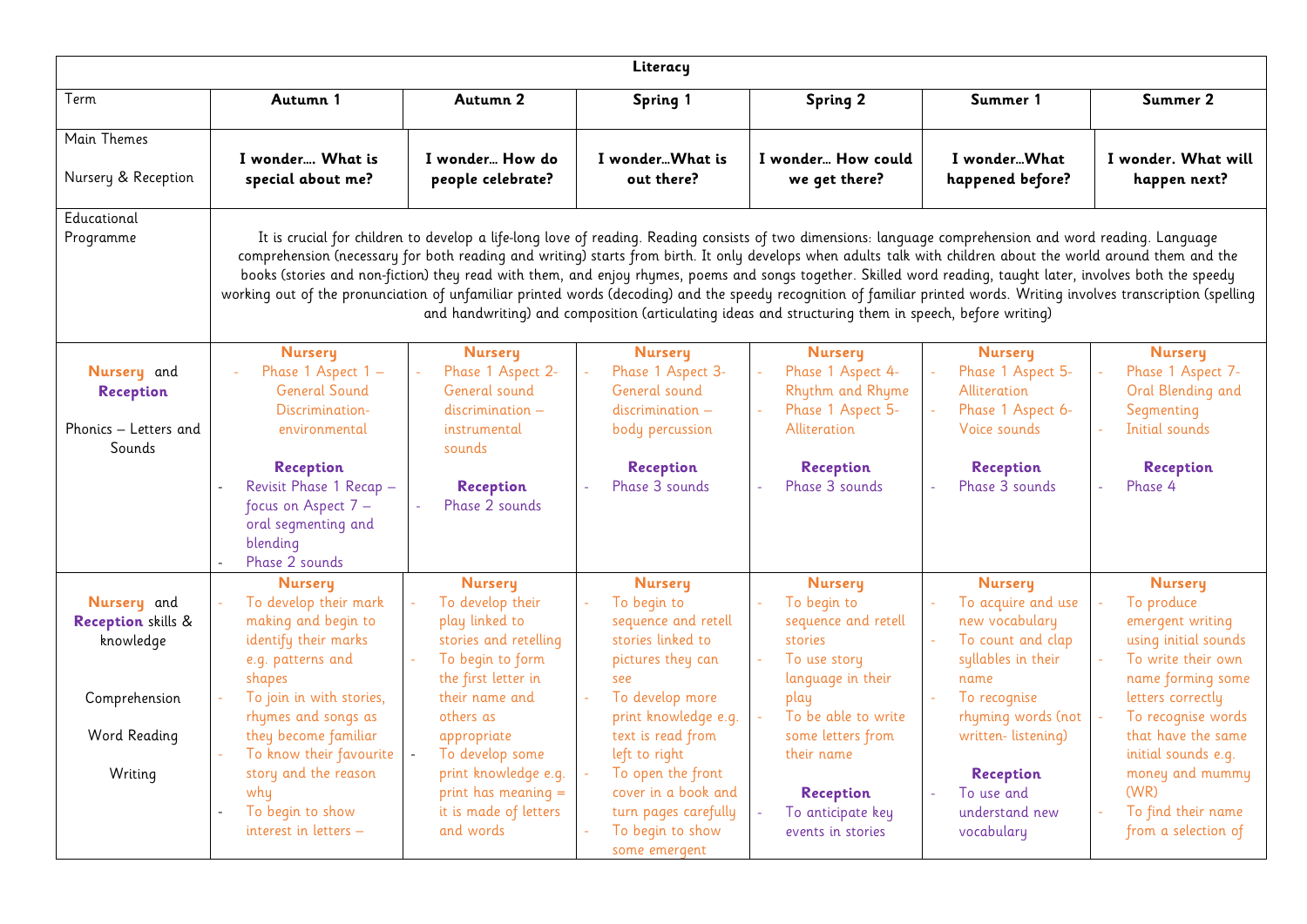|                                                    | particularly those in<br>their own name<br>a part of the book<br>To find their name<br>from a small selection<br>back cover<br>of other names<br><b>Reception</b><br><b>Reception</b><br>To listen to stories with<br>tell stories though<br>increasing attention<br>role play and small<br>and recall<br>world play.<br>To practise writing<br>To identify middle<br>their name with good<br>sounds in words<br>pencil control (may still<br>(Phase 2)<br>being developed)<br>To identify end<br>To identify and write<br>sounds in words<br>some initial sounds<br>(Phase 2)<br>(Phase 2)<br>To be able to orally<br>words into their<br>segment and blend<br>words<br>a-t for writing<br>To recognise words<br>To blend sounds<br>that rhyme e.g. sat and<br>together to create<br>words for reading<br>cat<br>To write simple<br>CVC words / labels<br>(Phase 2)<br>To read Phase 2<br>Tricky words $- I$ ,<br>no, go, to, the and<br>into | To be able to name<br>mark making<br>including some<br>e.g. front cover and<br><b>letters</b><br><b>Reception</b><br>To describe events<br>To sequence and re-<br>in familiar stories<br>and predict events<br>To locate the title<br>and blurb in a story<br>To begin to identify<br>when two letters<br>make one sound<br>(digraph) - Phase 3<br>To begin to write<br><b>CVCC</b> words (Phase<br>To begin to segment<br>2 knowledge)<br>To write phase 2<br>Tricky words - I, no,<br>single sounds e.g. c-<br>go, to, the and into | To draw vocabulary<br>and knowledge from<br>non-fiction and use<br>throughout the day<br>in different contexts<br>To read some Phase<br>3 tricky words<br>To begin to read<br>simple captions<br>using their phonics<br>knowledge<br>To begin to write<br>simple captions<br>using finger spaces<br>and their learnt<br>phonics knowledge | To read simple<br>sentences using<br>known phonic<br>knowledge<br>To use their finger<br>to point at words<br>when reading<br>To write simple<br>sentences using<br>phonics knowledge<br>To be able to read<br>all Phase 3 tricky<br>words<br>To begin to write<br>some Phase 3<br>tricky words | other names starting<br>with the same letter<br><b>Reception</b><br>To check, confirm<br>and modify own<br>reading<br>To develop fluency<br>and confidence<br>when reading<br>To read sentences<br>containing Phase 2<br>and 3 tricky words<br>To read some Phase<br>4 tricky words<br>To write all Phase 3<br>tricky words<br>To show awareness<br>of basic punctuation<br>capital letter and full<br>stops when writing<br>sentences |
|----------------------------------------------------|------------------------------------------------------------------------------------------------------------------------------------------------------------------------------------------------------------------------------------------------------------------------------------------------------------------------------------------------------------------------------------------------------------------------------------------------------------------------------------------------------------------------------------------------------------------------------------------------------------------------------------------------------------------------------------------------------------------------------------------------------------------------------------------------------------------------------------------------------------------------------------------------------------------------------------------------|---------------------------------------------------------------------------------------------------------------------------------------------------------------------------------------------------------------------------------------------------------------------------------------------------------------------------------------------------------------------------------------------------------------------------------------------------------------------------------------------------------------------------------------|-------------------------------------------------------------------------------------------------------------------------------------------------------------------------------------------------------------------------------------------------------------------------------------------------------------------------------------------|-------------------------------------------------------------------------------------------------------------------------------------------------------------------------------------------------------------------------------------------------------------------------------------------------|----------------------------------------------------------------------------------------------------------------------------------------------------------------------------------------------------------------------------------------------------------------------------------------------------------------------------------------------------------------------------------------------------------------------------------------|
| Genres explored<br>Nursery and<br><b>Reception</b> |                                                                                                                                                                                                                                                                                                                                                                                                                                                                                                                                                                                                                                                                                                                                                                                                                                                                                                                                                | Labels, lists, captions, recipe, poster, instructions, letters, stories, postcards, poems, recounts                                                                                                                                                                                                                                                                                                                                                                                                                                   |                                                                                                                                                                                                                                                                                                                                           |                                                                                                                                                                                                                                                                                                 |                                                                                                                                                                                                                                                                                                                                                                                                                                        |
| Nursery and<br><b>Reception</b> end goals          | I can recognise and write my first name with most letters formed correctly<br>I can give meaning to the marks I make<br>I can hear the initial sounds in some words<br>I can use story language and new vocabulary in my play<br>I can identify my favourite story/ rhyme and articulate why                                                                                                                                                                                                                                                                                                                                                                                                                                                                                                                                                                                                                                                   | <b>Nursery</b>                                                                                                                                                                                                                                                                                                                                                                                                                                                                                                                        |                                                                                                                                                                                                                                                                                                                                           |                                                                                                                                                                                                                                                                                                 |                                                                                                                                                                                                                                                                                                                                                                                                                                        |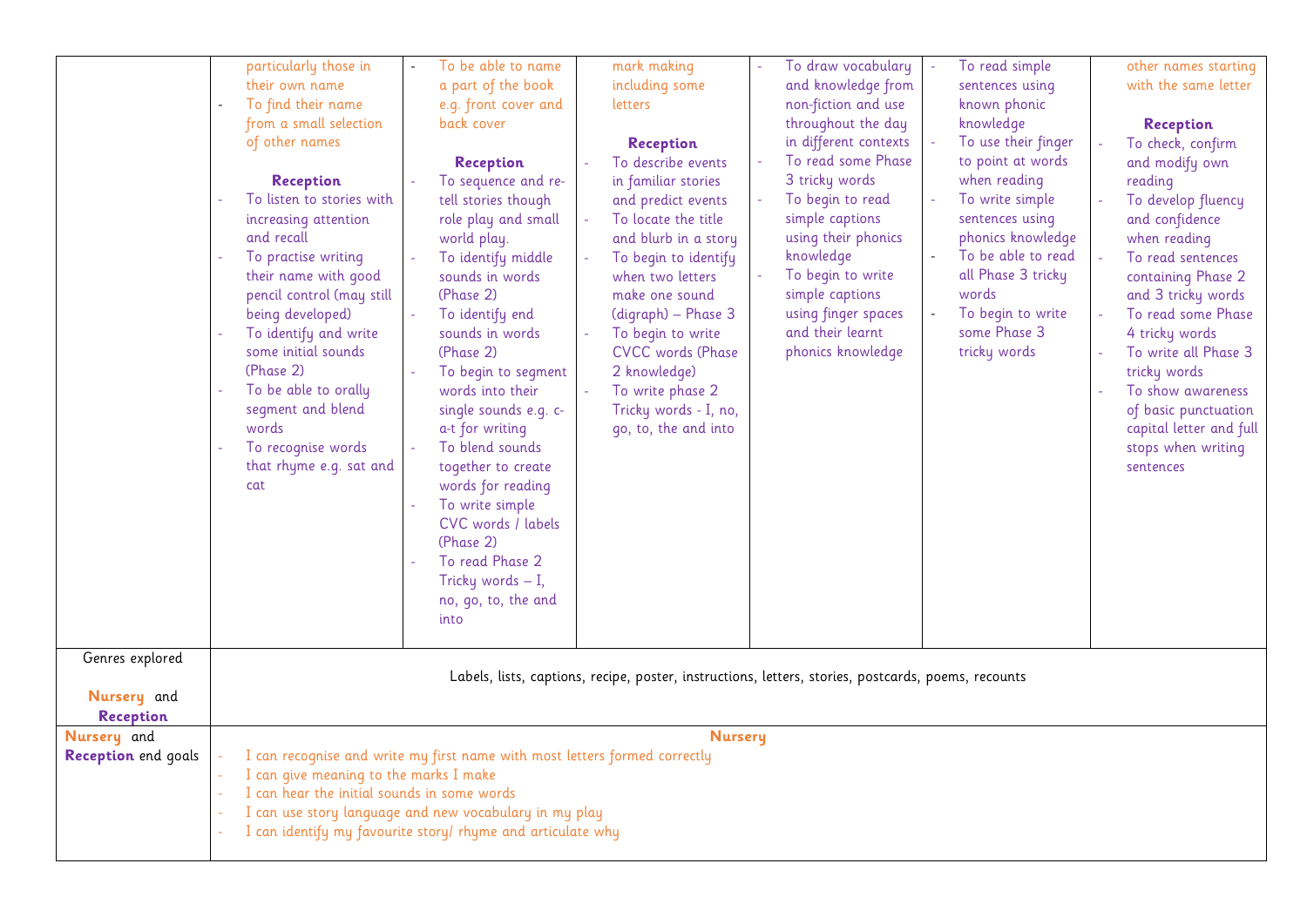| <b>Reception (ELG)</b>                                                                                                                    |
|-------------------------------------------------------------------------------------------------------------------------------------------|
| To write my first and surname, forming all letters correctly                                                                              |
| To write all of the letters in the alphabet, forming these correctly                                                                      |
| To identify key sounds in words and represent these with the correct letter correspondence                                                |
| To write simple phrases and sentences that can be read by themselves and others                                                           |
| To demonstrate an understanding of what has been read by retelling stories & narratives using own words and new vocabulary                |
| To anticipate key events in stories                                                                                                       |
| To use and understand recently introduced vocabulary during discussions about stories, non-fiction, rhymes and poems and during role play |
| To say a sound for each letter and at least 10 digraphs                                                                                   |
| To read words consistent with their phonic knowledge by sound blending.                                                                   |
| To read simple sentences in books that are consistent with their phonic knowledge, including some common exception words                  |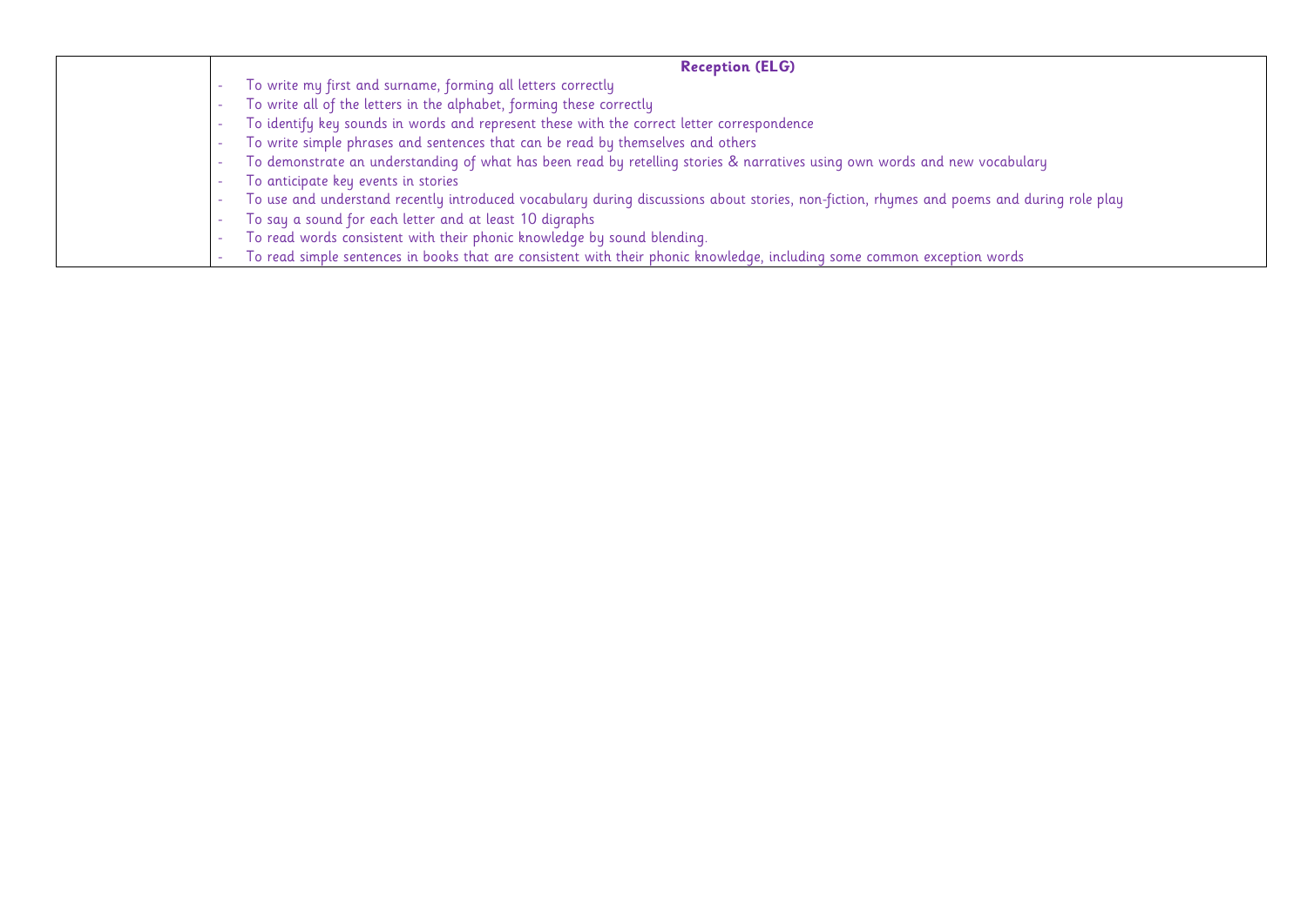|                                                       |                                                                                                                                                                                                                                                                                                                                                                                                                                                                                                                                                                                                                                                                                                                                                                                                                                                                                                                                                                                                                                                                                             |                                                                                                                                                                                                                                                                                                                                                                                                                                                                                                                                                                                                                                                                                                                                                                                                                                                                                                                   | Maths                                    |                                     |                                  |                                     |
|-------------------------------------------------------|---------------------------------------------------------------------------------------------------------------------------------------------------------------------------------------------------------------------------------------------------------------------------------------------------------------------------------------------------------------------------------------------------------------------------------------------------------------------------------------------------------------------------------------------------------------------------------------------------------------------------------------------------------------------------------------------------------------------------------------------------------------------------------------------------------------------------------------------------------------------------------------------------------------------------------------------------------------------------------------------------------------------------------------------------------------------------------------------|-------------------------------------------------------------------------------------------------------------------------------------------------------------------------------------------------------------------------------------------------------------------------------------------------------------------------------------------------------------------------------------------------------------------------------------------------------------------------------------------------------------------------------------------------------------------------------------------------------------------------------------------------------------------------------------------------------------------------------------------------------------------------------------------------------------------------------------------------------------------------------------------------------------------|------------------------------------------|-------------------------------------|----------------------------------|-------------------------------------|
| Term                                                  | Autumn 1                                                                                                                                                                                                                                                                                                                                                                                                                                                                                                                                                                                                                                                                                                                                                                                                                                                                                                                                                                                                                                                                                    | Autumn 2                                                                                                                                                                                                                                                                                                                                                                                                                                                                                                                                                                                                                                                                                                                                                                                                                                                                                                          | Spring 1                                 | <b>Spring 2</b>                     | Summer 1                         | Summer 2                            |
| Main Themes<br>Nursery & Reception                    | I wonder What is<br>special about me?                                                                                                                                                                                                                                                                                                                                                                                                                                                                                                                                                                                                                                                                                                                                                                                                                                                                                                                                                                                                                                                       | I wonder How do<br>people celebrate?                                                                                                                                                                                                                                                                                                                                                                                                                                                                                                                                                                                                                                                                                                                                                                                                                                                                              | I wonderWhat is<br>out there?            | I wonder How could<br>we get there? | I wonderWhat<br>happened before? | I wonder. What will<br>happen next? |
| Educational<br>Programme                              | Developing a strong grounding in number is essential so that all children develop the necessary building blocks to excel mathematically. Children should be able to<br>count confidently, develop a deep understanding of the numbers to 10, the relationships between them and the patterns within those numbers. By providing frequent<br>and varied opportunities to build and apply this understanding - such as using manipulatives, including small pebbles and tens frames for organising counting -<br>children will develop a secure base of knowledge and vocabulary from which mastery of mathematics is built. In addition, it is important that the curriculum includes<br>rich opportunities for children to develop their spatial reasoning skills across all areas of mathematics including shape, space and measures. It is important that<br>children develop positive attitudes and interests in mathematics, look for patterns and relationships, spot connections, 'have a go', talk to adults and peers about<br>what they notice and not be afraid to make mistakes. |                                                                                                                                                                                                                                                                                                                                                                                                                                                                                                                                                                                                                                                                                                                                                                                                                                                                                                                   |                                          |                                     |                                  |                                     |
| Nursery and<br><b>Reception</b> skills &<br>knowledge | Please see Nursery and Reception detailed Maths Long term plans for a breakdown of the progression.                                                                                                                                                                                                                                                                                                                                                                                                                                                                                                                                                                                                                                                                                                                                                                                                                                                                                                                                                                                         |                                                                                                                                                                                                                                                                                                                                                                                                                                                                                                                                                                                                                                                                                                                                                                                                                                                                                                                   |                                          |                                     |                                  |                                     |
| Nursery and<br><b>Reception</b> end goals             | I can count to 10<br>I can order, recognise and use numbers to 5<br>I can talk about 2D shapes<br>I can use positional language<br>I can understand ordinal numbers<br>including double facts<br>To make and continue an ABC pattern                                                                                                                                                                                                                                                                                                                                                                                                                                                                                                                                                                                                                                                                                                                                                                                                                                                        | I can create, continue and spot errors in a pattern e.g. ABAB<br>To have a deep understanding of number to 10, including the composition of each number<br>To subitise (recognise quantities without counting) up to 5<br>To automatically recall (without reference to rhymes, counting or other aids) number bonds up to 5 (including subtraction facts) and some number bonds to 10,<br>To verbally count beyond 20, recognising the pattern of the counting system<br>To verbally count to 10 forwards and backwards<br>To compare quantities up to 10 in different contexts, recognising when one quantity is greater than, less than or the same as the other quantity<br>To explore and represent patterns within numbers up to 10, including evens and odds, double facts and how quantities can be distributed equally.<br>To name a range simple 2D and 3D shapes and start to discuss their properties | <b>Nursery</b><br><b>Reception (ELG)</b> |                                     |                                  |                                     |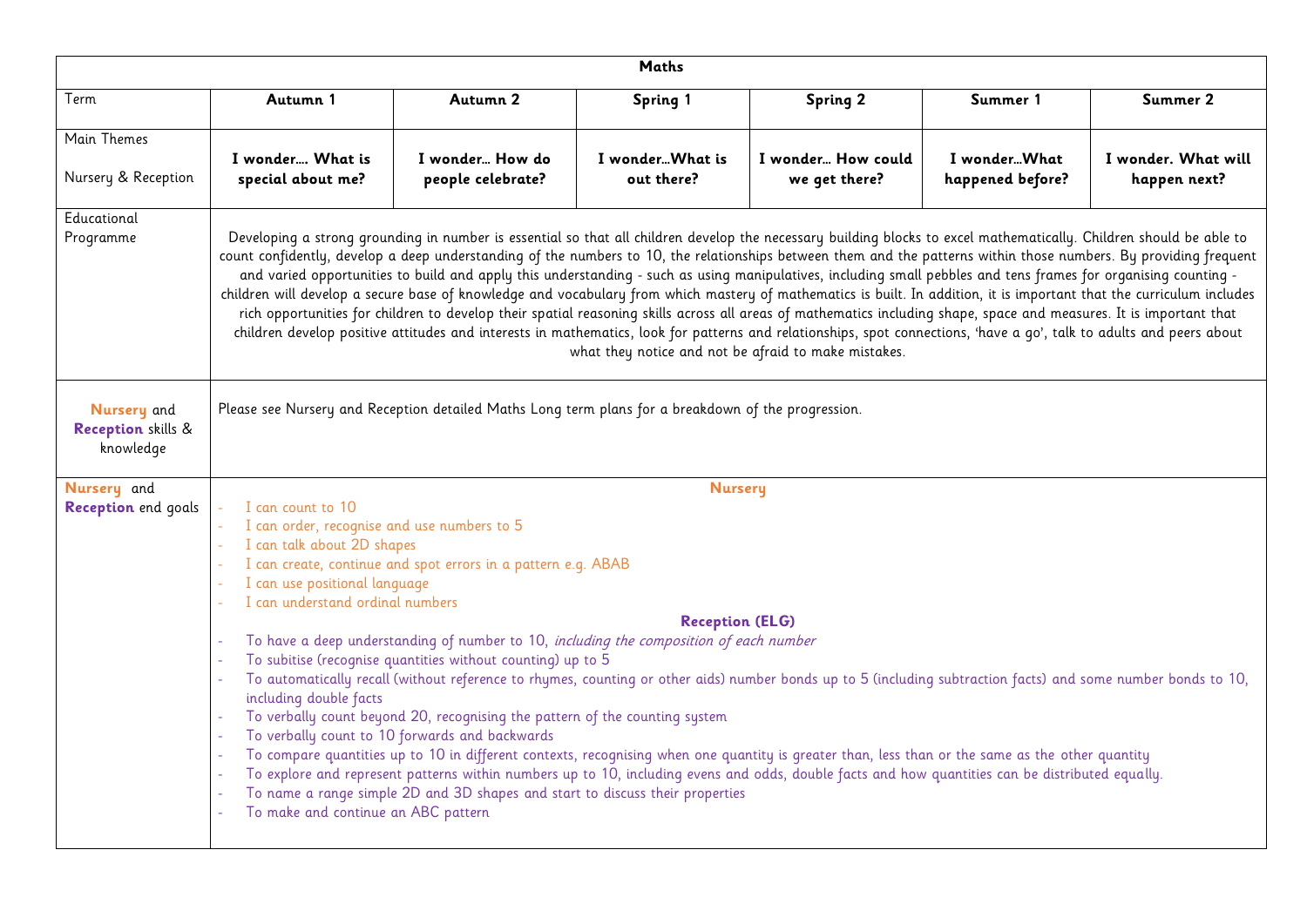|                                                       |                                                                                                                                                                                                                                                                                                                                                                                                                                                                                                                                                                      |                                                                                                                                                                                                                                                                                                                                                                                                                                                                                                                                                                                                                                                                                                                                                                                                                 | <b>Understanding The World</b>                                                                                                                                                                                                                                                                                                                                                                                                                                                                           |                                                                                                                                                                                                                                                                                                                                                                                                                                                                                                         |                                                                                                                                                                                                                                                                                                                                                                                                                                                                                          |                                                                                                                                                                                                                                                                                                                                                                                                                                                       |
|-------------------------------------------------------|----------------------------------------------------------------------------------------------------------------------------------------------------------------------------------------------------------------------------------------------------------------------------------------------------------------------------------------------------------------------------------------------------------------------------------------------------------------------------------------------------------------------------------------------------------------------|-----------------------------------------------------------------------------------------------------------------------------------------------------------------------------------------------------------------------------------------------------------------------------------------------------------------------------------------------------------------------------------------------------------------------------------------------------------------------------------------------------------------------------------------------------------------------------------------------------------------------------------------------------------------------------------------------------------------------------------------------------------------------------------------------------------------|----------------------------------------------------------------------------------------------------------------------------------------------------------------------------------------------------------------------------------------------------------------------------------------------------------------------------------------------------------------------------------------------------------------------------------------------------------------------------------------------------------|---------------------------------------------------------------------------------------------------------------------------------------------------------------------------------------------------------------------------------------------------------------------------------------------------------------------------------------------------------------------------------------------------------------------------------------------------------------------------------------------------------|------------------------------------------------------------------------------------------------------------------------------------------------------------------------------------------------------------------------------------------------------------------------------------------------------------------------------------------------------------------------------------------------------------------------------------------------------------------------------------------|-------------------------------------------------------------------------------------------------------------------------------------------------------------------------------------------------------------------------------------------------------------------------------------------------------------------------------------------------------------------------------------------------------------------------------------------------------|
| Term                                                  | Autumn 1                                                                                                                                                                                                                                                                                                                                                                                                                                                                                                                                                             | Autumn 2                                                                                                                                                                                                                                                                                                                                                                                                                                                                                                                                                                                                                                                                                                                                                                                                        | Spring 1                                                                                                                                                                                                                                                                                                                                                                                                                                                                                                 | <b>Spring 2</b>                                                                                                                                                                                                                                                                                                                                                                                                                                                                                         | Summer 1                                                                                                                                                                                                                                                                                                                                                                                                                                                                                 | Summer 2                                                                                                                                                                                                                                                                                                                                                                                                                                              |
| Main Themes<br>Nursery & Reception                    | I wonder What is<br>special about me?                                                                                                                                                                                                                                                                                                                                                                                                                                                                                                                                | I wonder How do<br>people celebrate?                                                                                                                                                                                                                                                                                                                                                                                                                                                                                                                                                                                                                                                                                                                                                                            | I wonderWhat is<br>out there?                                                                                                                                                                                                                                                                                                                                                                                                                                                                            | I wonder How could<br>we get there?                                                                                                                                                                                                                                                                                                                                                                                                                                                                     | I wonderWhat<br>happened before?                                                                                                                                                                                                                                                                                                                                                                                                                                                         | I wonder. What will<br>happen next?                                                                                                                                                                                                                                                                                                                                                                                                                   |
| Educational<br>Programme                              |                                                                                                                                                                                                                                                                                                                                                                                                                                                                                                                                                                      | Understanding the world involves quiding children to make sense of their physical world and their community. The frequency and range of children's personal<br>experiences increases their knowledge and sense of the world around them - from visiting parks, libraries and museums to meeting important members of society<br>such as police officers, nurses and firefighters. In addition, listening to a broad selection of stories, non-fiction, rhymes and poems will foster their understanding of<br>our culturally, socially, technologically and ecologically diverse world. As well as building important knowledge, this extends their familiarity with words that support<br>understanding across domains. Enriching and widening children's vocabulary will support later reading comprehension. |                                                                                                                                                                                                                                                                                                                                                                                                                                                                                                          |                                                                                                                                                                                                                                                                                                                                                                                                                                                                                                         |                                                                                                                                                                                                                                                                                                                                                                                                                                                                                          |                                                                                                                                                                                                                                                                                                                                                                                                                                                       |
| Nursery and<br><b>Reception</b> skills &<br>knowledge | <b>Nursery</b><br>To talk about<br>themselves and their<br>immediate family<br>To know where they<br>live e.g. England,<br>Runcorn<br>To make sense of<br>their own life using<br>family photos<br>To discuss and<br>develop an<br>understanding that<br>families are different<br>To use their senses to<br>explore the outdoor<br>environment and<br>natural features<br>To explore collections<br>$\omega_{\rm c}$<br>of materials and their<br>differences developing<br>a wide range of<br>vocabulary<br>To introduce the<br>vocabulary for<br>seasons (Autumn) | <b>Nursery</b><br>To talk about how<br>people celebrate<br>things differently to<br>us e.g. Diwali<br>To know that the<br>Earth is where we live<br>To know that a map<br>is a picture of the<br>Earth<br>To know that we live<br>in England<br>To know there are<br>many countries in the<br>world, one of these<br>being India<br>To notice the<br>differences between<br>others positively<br>To know that<br>Christmas is when<br>Jesus is born<br>To be able to talk<br>about what they do<br>with their families<br>during Christmas                                                                                                                                                                                                                                                                      | <b>Nursery</b><br>To introduce the<br>vocabulary for<br>seasons (Winter)<br>To know there are<br>many countries in<br>the world, one of<br>these being China<br>To know that in<br>China people may<br>eat Chinese food<br>using chopsticks<br>To explore different<br>collections of<br>materials and<br>identify their<br>properties e.g. shells<br>and pebbles for the<br>beach<br>To know that space<br>is far away and can<br>only be visited in a<br>rocket<br>To know how to<br>÷.<br>switch on a | <b>Nursery</b><br>To know different<br>occupations e.g.<br>train driver, police<br>To explore different<br>types of transport<br>and there key<br>features<br>To know the name<br>of another country<br>they could fly to<br>To explore different<br>collections of<br>materials and<br>identify their<br>properties e.g.<br>vehicle making<br>To feel different<br>forces e.g. push and<br>pull<br>To know how<br>different transport<br>works e.g. A boat<br>goes on the water<br>To know that Easter | <b>Nursery</b><br>To talk about some<br>of the ways I have<br>changed over my<br>life so far<br>To introduce the<br>vocabulary for<br>seasons (Spring)<br>To plant seeds and<br>care for them over<br>time<br>To create a picture<br>using the mouse on<br>a computer<br>Reception<br>To plant seeds and<br>care for them over<br>time, discussing the<br>growing process<br>To explain how to<br>$\omega$<br>keep a plant a<br>alive e.g. water<br>and sun to grow<br>To talk about how | <b>Nursery</b><br>To introduce the<br>vocabulary for<br>seasons (summer)<br>To understand the<br>life-cycle of a<br>chicken<br>To show care and<br>respect for our<br>environment by<br>recycling<br><b>Reception</b><br>To identify Summer<br>as one of the four<br>seasons<br>To talk about the<br>environmental<br>changes in Summer<br>and why this<br>happens<br>To understand and<br>describe the changes<br>in a chicken's life<br>cycle using |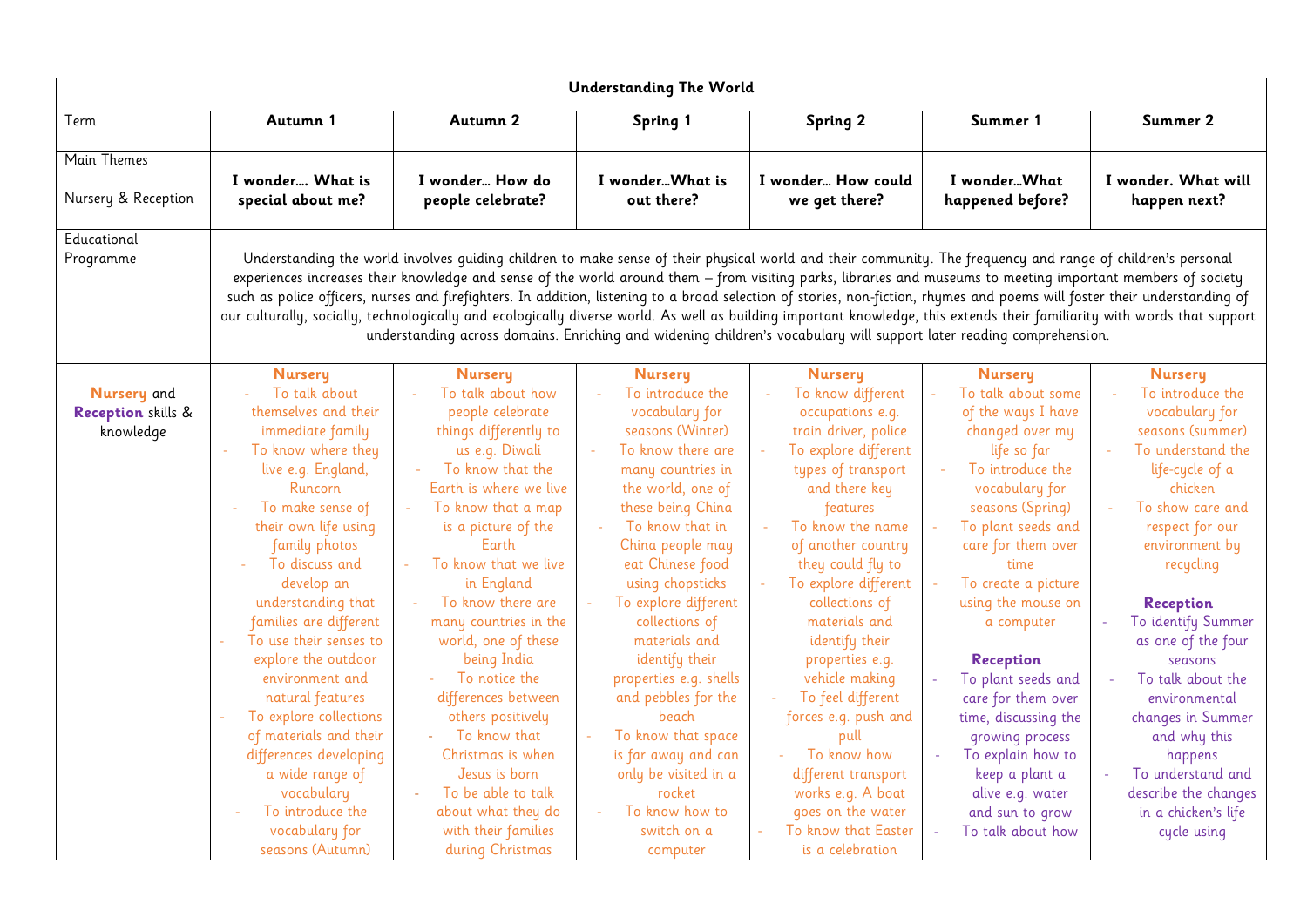| <b>Reception</b>     | To understand the       |                       | To understand that                         | I have changed      | developing            |
|----------------------|-------------------------|-----------------------|--------------------------------------------|---------------------|-----------------------|
| To identify their    | importance of staying   | <b>Reception</b>      | the church is a                            | over my life (the   | vocabulary            |
| family and wider     | safe around fireworks   | To identify Winter    | special building                           | past) and compare   | To understand the     |
| family members,      | To understand what      | as one of the four    | To know how to<br>$\overline{\phantom{a}}$ | this with others    | importance of         |
| naming them and      | a Poppy is              | seasons.              | press buttons on a                         | To identify Spring  | recycling and why     |
| discussing what      | To understand that      | To talk about the     | beebot to make it                          | as one of the four  | we recycle            |
| relation they are to | you get older every     | environmental         | move                                       | seasons.            | To be able to print a |
| them e.g. Mum's Dad  | year your birthday is   | changes in Winter     | To know we                                 | To talk about the   | piece of work off     |
| To talk about their  | celebrated              | and why this          | celebrate pancake                          | environmental       | from the computer     |
| neighbours and       | To be able to find the  | happens               | day by eating                              | changes in Spring   |                       |
| friends making       | camera app on an        | To understand why     | pancakes                                   | and why this        |                       |
| comparisons          | iPad                    | animals hibernate     | To know that the<br>$\sim$                 | happens             |                       |
| To use the 5 senses  |                         | To recognise that     | queen is important                         | To compare and      |                       |
| to describe when     | <b>Reception</b>        | people have           |                                            | contrast characters |                       |
| exploring outside    | To know that a globe    | different beliefs and | <b>Reception</b>                           | from stories,       |                       |
| To identify Autumn   | is a representation of  | understand how        | To explore future                          | including figures   |                       |
| as one of the four   | the Earth               | these are celebrated  | aspirations and                            | from the past e.g.  |                       |
| seasons.             | To know that the        | e.g. China            | occupations                                | the spinning wheel  |                       |
| To talk about the    | Earth is round and      | To recognise          | To explore the                             | in sleeping beauty  |                       |
| environmental        | not flat                | similarities and      | differences between                        | To create shapes    |                       |
| changes in Autumn    | To recognise that       | differences in        | transport in this                          | and change colours  |                       |
| and why this happens | people have different   | contrasting           | country and in                             | using the mouse to  |                       |
|                      | beliefs and             | locations all over    | other countries                            | make a picture      |                       |
|                      | understand how these    | the world e.g. China  | To explore the                             |                     |                       |
|                      | are celebrated e.g.     | and England           | differences between                        |                     |                       |
|                      | India                   | To be able to locate  | transport now and                          |                     |                       |
|                      | To recognise            | China on a map        | in the past                                |                     |                       |
|                      | similarities and        | To know that the      | To know about the                          |                     |                       |
|                      | differences in          | Great wall of China   | Wright brothers and                        |                     |                       |
|                      | contrasting locations   | is the longest wall   | why they are                               |                     |                       |
|                      | all over the world e.g. | in the world and      | influential                                |                     |                       |
|                      | India and England       | can be seen in space  | To know some                               |                     |                       |
|                      | To be able to locate    | To know that the      | famous landmarks                           |                     |                       |
|                      | India on a map          | first person to land  | from around the                            |                     |                       |
|                      | To be able to locate    | on the moon was       | world                                      |                     |                       |
|                      | England on a map        | <b>Neil Armstrong</b> | To explore                                 |                     |                       |
|                      | To know that            | To know that the      | understand floating                        |                     |                       |
|                      | Christmas is Jesus'     | Earth is a planet     | and sinking                                |                     |                       |
|                      | birthday and how it     | alongside other       | To know how and                            |                     |                       |
|                      | is celebrated across    | planets               | why people                                 |                     |                       |
|                      | the world in different  | To be able to find    | celebrate Easter                           |                     |                       |
|                      | countries               | and select a          |                                            |                     |                       |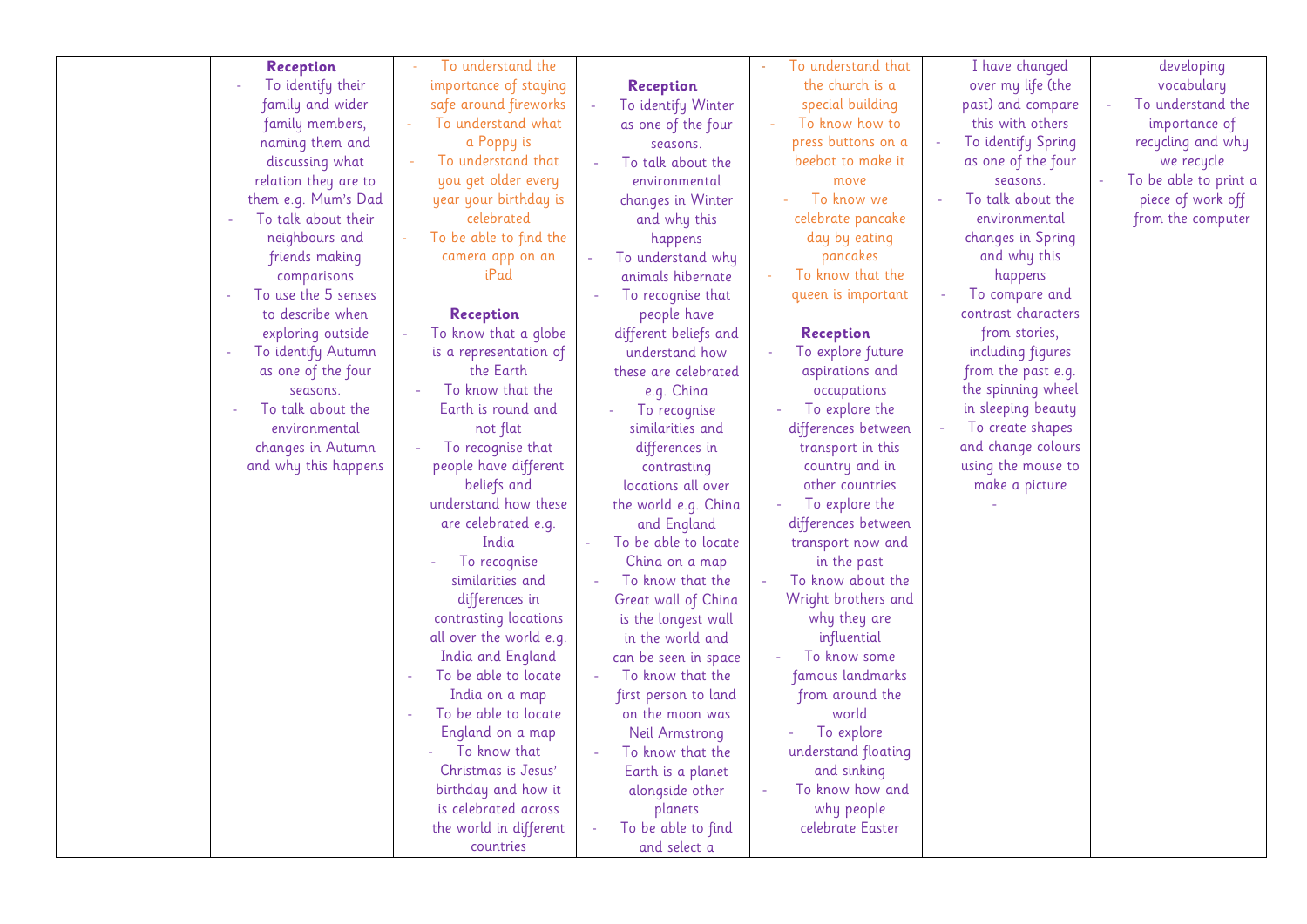|                            | To understand why                                                                                                                                              | program from a                                                                                                                             | To know that                                                                                                                                                    |  |  |  |
|----------------------------|----------------------------------------------------------------------------------------------------------------------------------------------------------------|--------------------------------------------------------------------------------------------------------------------------------------------|-----------------------------------------------------------------------------------------------------------------------------------------------------------------|--|--|--|
|                            | Bonfire night is                                                                                                                                               | desktop                                                                                                                                    | Christians worship                                                                                                                                              |  |  |  |
|                            | celebrated                                                                                                                                                     | To be able to name                                                                                                                         | in a church to talk                                                                                                                                             |  |  |  |
|                            | To understand why                                                                                                                                              |                                                                                                                                            |                                                                                                                                                                 |  |  |  |
|                            |                                                                                                                                                                | a computer,                                                                                                                                | to god                                                                                                                                                          |  |  |  |
|                            | Remembrance Day is                                                                                                                                             | keyboard and                                                                                                                               | To program a                                                                                                                                                    |  |  |  |
|                            | an important day                                                                                                                                               | mouse                                                                                                                                      | beebot to move                                                                                                                                                  |  |  |  |
|                            | To know how to stay                                                                                                                                            |                                                                                                                                            | around an area /                                                                                                                                                |  |  |  |
|                            | safe on bonfire night                                                                                                                                          |                                                                                                                                            | map e.g. left, right,                                                                                                                                           |  |  |  |
|                            | To understand that                                                                                                                                             |                                                                                                                                            | forwards,                                                                                                                                                       |  |  |  |
|                            | your birthday is the                                                                                                                                           |                                                                                                                                            | backwards                                                                                                                                                       |  |  |  |
|                            | day that you're born                                                                                                                                           |                                                                                                                                            | To know that                                                                                                                                                    |  |  |  |
|                            | and it is celebrated                                                                                                                                           |                                                                                                                                            | pancake day is also                                                                                                                                             |  |  |  |
|                            | once a year                                                                                                                                                    |                                                                                                                                            | called Shrove                                                                                                                                                   |  |  |  |
|                            | To be able to take a                                                                                                                                           |                                                                                                                                            | Tuesday                                                                                                                                                         |  |  |  |
|                            | photo of their work                                                                                                                                            |                                                                                                                                            | To know the role of                                                                                                                                             |  |  |  |
|                            | on an iPad                                                                                                                                                     |                                                                                                                                            | the Queen                                                                                                                                                       |  |  |  |
|                            |                                                                                                                                                                |                                                                                                                                            |                                                                                                                                                                 |  |  |  |
|                            |                                                                                                                                                                |                                                                                                                                            |                                                                                                                                                                 |  |  |  |
|                            |                                                                                                                                                                |                                                                                                                                            |                                                                                                                                                                 |  |  |  |
| Nursery and                |                                                                                                                                                                | <b>Nursery</b>                                                                                                                             |                                                                                                                                                                 |  |  |  |
| <b>Reception</b> end goals | I can talk about my immediate family                                                                                                                           |                                                                                                                                            |                                                                                                                                                                 |  |  |  |
|                            | I can tell you the country I live in                                                                                                                           |                                                                                                                                            |                                                                                                                                                                 |  |  |  |
|                            | I can talk about the differences I have seen in people, countries and communities                                                                              |                                                                                                                                            |                                                                                                                                                                 |  |  |  |
|                            | I can talk about the key features of life cycles using key vocabulary                                                                                          |                                                                                                                                            |                                                                                                                                                                 |  |  |  |
|                            | I can talk about the different types of weather and why                                                                                                        |                                                                                                                                            |                                                                                                                                                                 |  |  |  |
|                            |                                                                                                                                                                |                                                                                                                                            |                                                                                                                                                                 |  |  |  |
|                            | <b>Reception (ELG)</b>                                                                                                                                         |                                                                                                                                            |                                                                                                                                                                 |  |  |  |
|                            | To talk about the lives of people around them and their role in society                                                                                        |                                                                                                                                            |                                                                                                                                                                 |  |  |  |
|                            |                                                                                                                                                                | To know some similarities and differences between things in the past and now, drawing on their experiences and what has been read in class |                                                                                                                                                                 |  |  |  |
|                            | To understand the past through settings, characters and events encountered in books and storytelling                                                           |                                                                                                                                            |                                                                                                                                                                 |  |  |  |
|                            | To describe their immediate environment using knowledge from observation, discussion, stories, non-fiction texts and maps                                      |                                                                                                                                            |                                                                                                                                                                 |  |  |  |
|                            | To know some similarities and differences between different religious and cultural communities in this country, drawing on their experiences and what has been |                                                                                                                                            |                                                                                                                                                                 |  |  |  |
|                            | read.                                                                                                                                                          |                                                                                                                                            |                                                                                                                                                                 |  |  |  |
|                            | $\omega$                                                                                                                                                       |                                                                                                                                            | To explain some similarities and differences between life in this country and life in other countries, drawing on knowledge from stories, non-fiction texts and |  |  |  |
|                            | maps                                                                                                                                                           |                                                                                                                                            |                                                                                                                                                                 |  |  |  |
|                            | To explore the natural world around them, making observations and drawing pictures of animals and plants                                                       |                                                                                                                                            |                                                                                                                                                                 |  |  |  |
|                            |                                                                                                                                                                |                                                                                                                                            | To know some similarities and differences between the natural world around them and contrasting environments, drawing on their experiences and what has         |  |  |  |
|                            | been read in class                                                                                                                                             |                                                                                                                                            |                                                                                                                                                                 |  |  |  |
|                            |                                                                                                                                                                |                                                                                                                                            | To understand some important processes and changes in the natural world around them, including the seasons and changing states of matter.                       |  |  |  |
|                            | To know that the Earth is round and not flat                                                                                                                   |                                                                                                                                            |                                                                                                                                                                 |  |  |  |
|                            | To know the 4 seasons and notice the differences                                                                                                               |                                                                                                                                            |                                                                                                                                                                 |  |  |  |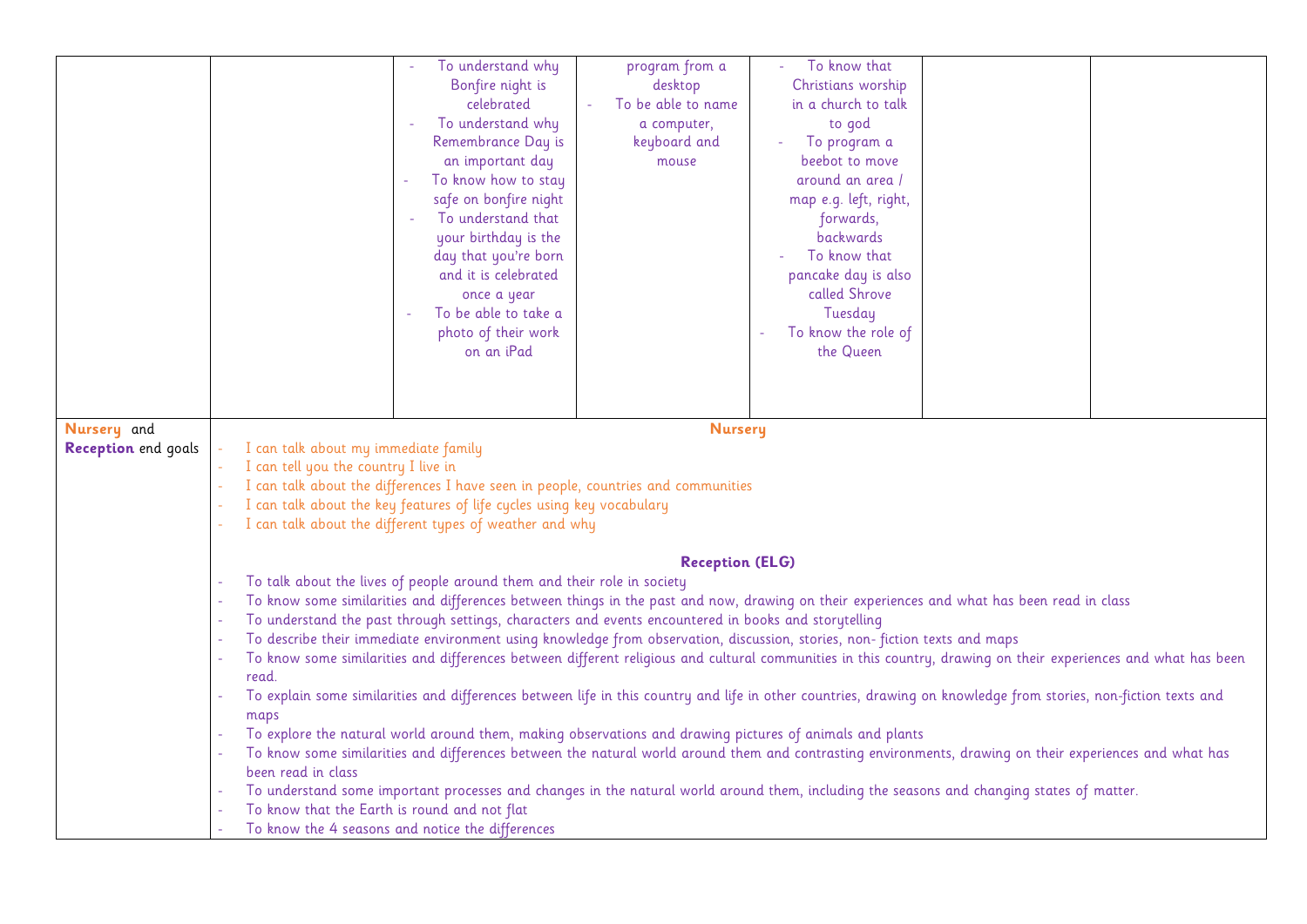|                                                                                                                                                                                                                     | <b>Expressive Arts and Design</b>                                                    |                                                                            |                                                                                        |                                                                                                                                                                                                                                                                                                                                                                                                                                                                                                                                                                                                                                                   |                                                                                           |                                                |  |
|---------------------------------------------------------------------------------------------------------------------------------------------------------------------------------------------------------------------|--------------------------------------------------------------------------------------|----------------------------------------------------------------------------|----------------------------------------------------------------------------------------|---------------------------------------------------------------------------------------------------------------------------------------------------------------------------------------------------------------------------------------------------------------------------------------------------------------------------------------------------------------------------------------------------------------------------------------------------------------------------------------------------------------------------------------------------------------------------------------------------------------------------------------------------|-------------------------------------------------------------------------------------------|------------------------------------------------|--|
| Term                                                                                                                                                                                                                | Autumn 1                                                                             | Autumn 2                                                                   | Spring 1                                                                               | <b>Spring 2</b>                                                                                                                                                                                                                                                                                                                                                                                                                                                                                                                                                                                                                                   | Summer 1                                                                                  | Summer 2                                       |  |
| Main Themes                                                                                                                                                                                                         |                                                                                      |                                                                            |                                                                                        |                                                                                                                                                                                                                                                                                                                                                                                                                                                                                                                                                                                                                                                   |                                                                                           |                                                |  |
| Nursery & Reception                                                                                                                                                                                                 | I wonder What is<br>special about me?                                                | I wonder How do<br>people celebrate?                                       | I wonderWhat is<br>out there?                                                          | I wonder How could<br>we get there?                                                                                                                                                                                                                                                                                                                                                                                                                                                                                                                                                                                                               | I wonderWhat<br>happened before?                                                          | I wonder. What will<br>happen next?            |  |
| Educational<br>Programme                                                                                                                                                                                            |                                                                                      |                                                                            |                                                                                        | The development of children's artistic and cultural awareness supports their imagination and creativity. It is important that children have regular opportunities to<br>engage with the arts, enabling them to explore and play with a wide range of media and materials. The quality and variety of what children see, hear and<br>participate in is crucial for developing their understanding, self-expression, vocabulary and ability to communicate through the arts. The frequency, repetition and<br>depth of their experiences are fundamental to their progress in interpreting and appreciating what they hear, respond to and observe. |                                                                                           |                                                |  |
|                                                                                                                                                                                                                     | <b>Nursery</b>                                                                       |                                                                            |                                                                                        | <b>Nursery</b><br>To create more intricate and complex small                                                                                                                                                                                                                                                                                                                                                                                                                                                                                                                                                                                      |                                                                                           | <b>Nursery</b>                                 |  |
| <b>Nursery</b> and                                                                                                                                                                                                  | To express their ideas through pretend play<br>To make rhythmic sounds e.g. drumming |                                                                            | world set ups                                                                          |                                                                                                                                                                                                                                                                                                                                                                                                                                                                                                                                                                                                                                                   | To develop own stories through role play and<br>small world play linked to what they know |                                                |  |
| <b>Reception</b> skills &                                                                                                                                                                                           |                                                                                      | To sing familiar songs as a whole class and in                             | To play musical instruments demonstrating<br>To sing songs showing awareness of melody |                                                                                                                                                                                                                                                                                                                                                                                                                                                                                                                                                                                                                                                   |                                                                                           |                                                |  |
| knowledge                                                                                                                                                                                                           |                                                                                      | provision                                                                  | To use musical instruments to make their own<br>control when playing<br>÷.             |                                                                                                                                                                                                                                                                                                                                                                                                                                                                                                                                                                                                                                                   |                                                                                           |                                                |  |
|                                                                                                                                                                                                                     |                                                                                      | To engage in small world play and pretend play                             | To develop own stories through role play and                                           |                                                                                                                                                                                                                                                                                                                                                                                                                                                                                                                                                                                                                                                   |                                                                                           | music                                          |  |
| pretending that objects stand for others things<br>small world play linked to what they know<br>To explore musical instruments and the sounds<br>To use musical instruments to make their own<br>they make<br>music |                                                                                      |                                                                            | To explore colours and color mixing                                                    |                                                                                                                                                                                                                                                                                                                                                                                                                                                                                                                                                                                                                                                   |                                                                                           |                                                |  |
|                                                                                                                                                                                                                     |                                                                                      | To create their own songs<br>To create music with rhythm, pitch and melody |                                                                                        |                                                                                                                                                                                                                                                                                                                                                                                                                                                                                                                                                                                                                                                   |                                                                                           |                                                |  |
|                                                                                                                                                                                                                     |                                                                                      |                                                                            |                                                                                        | To have their own ideas and know how they                                                                                                                                                                                                                                                                                                                                                                                                                                                                                                                                                                                                         | ÷.                                                                                        | To use musical instruments to make their own   |  |
|                                                                                                                                                                                                                     | Drawing and Painting-Autumn 1                                                        |                                                                            |                                                                                        | want to create them                                                                                                                                                                                                                                                                                                                                                                                                                                                                                                                                                                                                                               |                                                                                           | music                                          |  |
|                                                                                                                                                                                                                     |                                                                                      | To understand the purpose of a painting apron                              |                                                                                        |                                                                                                                                                                                                                                                                                                                                                                                                                                                                                                                                                                                                                                                   | $\omega$                                                                                  | To create designs and self-select materials to |  |
|                                                                                                                                                                                                                     |                                                                                      | To know how to hold a paintbrush                                           |                                                                                        | 3D_form-Spring 1                                                                                                                                                                                                                                                                                                                                                                                                                                                                                                                                                                                                                                  |                                                                                           | create                                         |  |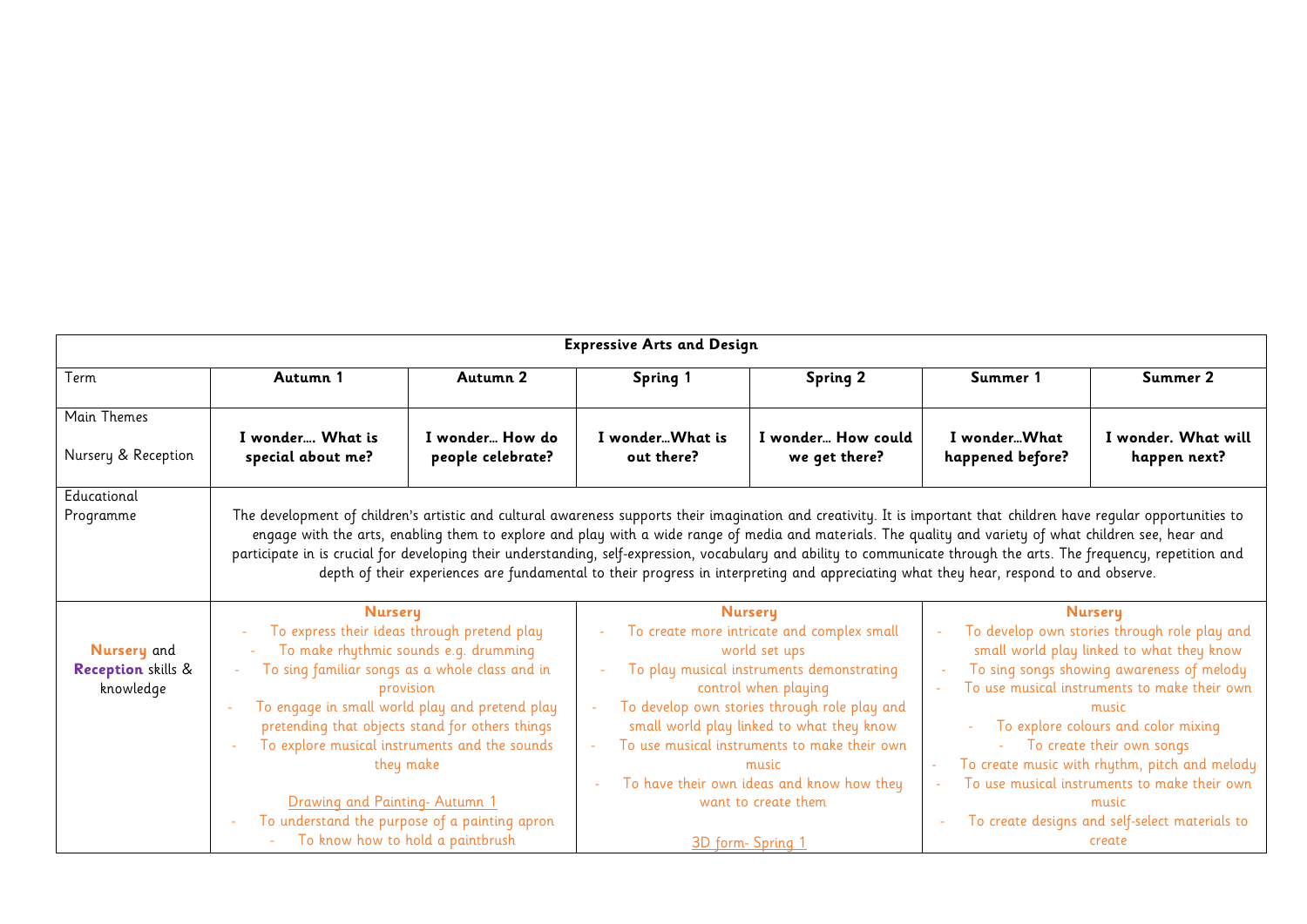| To experiment with paint                                                                                                                                                                                                                                                                                                                                                                                                                                                                                                                                                                                                                                                                                                                                                                                       | To explore making shapes with playdough                                                                                                                                                                                                                                                                                                                                                                                                                                                                                                                                                                                                                                                                                                                                                                                                                      |                                                                                                                                                                                                                                                                                                                                                                                                                                                                                                                                                                                                                                                                                                                                                |
|----------------------------------------------------------------------------------------------------------------------------------------------------------------------------------------------------------------------------------------------------------------------------------------------------------------------------------------------------------------------------------------------------------------------------------------------------------------------------------------------------------------------------------------------------------------------------------------------------------------------------------------------------------------------------------------------------------------------------------------------------------------------------------------------------------------|--------------------------------------------------------------------------------------------------------------------------------------------------------------------------------------------------------------------------------------------------------------------------------------------------------------------------------------------------------------------------------------------------------------------------------------------------------------------------------------------------------------------------------------------------------------------------------------------------------------------------------------------------------------------------------------------------------------------------------------------------------------------------------------------------------------------------------------------------------------|------------------------------------------------------------------------------------------------------------------------------------------------------------------------------------------------------------------------------------------------------------------------------------------------------------------------------------------------------------------------------------------------------------------------------------------------------------------------------------------------------------------------------------------------------------------------------------------------------------------------------------------------------------------------------------------------------------------------------------------------|
| To draw from observation                                                                                                                                                                                                                                                                                                                                                                                                                                                                                                                                                                                                                                                                                                                                                                                       | To cut materials making snips with scissors<br>$\omega$                                                                                                                                                                                                                                                                                                                                                                                                                                                                                                                                                                                                                                                                                                                                                                                                      |                                                                                                                                                                                                                                                                                                                                                                                                                                                                                                                                                                                                                                                                                                                                                |
| To explore different art materials                                                                                                                                                                                                                                                                                                                                                                                                                                                                                                                                                                                                                                                                                                                                                                             | To build models using the junk modelling                                                                                                                                                                                                                                                                                                                                                                                                                                                                                                                                                                                                                                                                                                                                                                                                                     | <b>Printing-Summer 1</b><br>To explore printing with body parts and loose<br>objects                                                                                                                                                                                                                                                                                                                                                                                                                                                                                                                                                                                                                                                           |
| Textiles-Autumn 2                                                                                                                                                                                                                                                                                                                                                                                                                                                                                                                                                                                                                                                                                                                                                                                              | <b>Structures Spring 2</b>                                                                                                                                                                                                                                                                                                                                                                                                                                                                                                                                                                                                                                                                                                                                                                                                                                   |                                                                                                                                                                                                                                                                                                                                                                                                                                                                                                                                                                                                                                                                                                                                                |
| To cut materials using snips with the scissors                                                                                                                                                                                                                                                                                                                                                                                                                                                                                                                                                                                                                                                                                                                                                                 | To cut materials making snips with scissors                                                                                                                                                                                                                                                                                                                                                                                                                                                                                                                                                                                                                                                                                                                                                                                                                  | Mechanisms- Summer 2                                                                                                                                                                                                                                                                                                                                                                                                                                                                                                                                                                                                                                                                                                                           |
| To colour fabrics using paint and pens                                                                                                                                                                                                                                                                                                                                                                                                                                                                                                                                                                                                                                                                                                                                                                         | To build models using the junk modelling                                                                                                                                                                                                                                                                                                                                                                                                                                                                                                                                                                                                                                                                                                                                                                                                                     | To bend paper to create pop-ups                                                                                                                                                                                                                                                                                                                                                                                                                                                                                                                                                                                                                                                                                                                |
|                                                                                                                                                                                                                                                                                                                                                                                                                                                                                                                                                                                                                                                                                                                                                                                                                |                                                                                                                                                                                                                                                                                                                                                                                                                                                                                                                                                                                                                                                                                                                                                                                                                                                              |                                                                                                                                                                                                                                                                                                                                                                                                                                                                                                                                                                                                                                                                                                                                                |
| <b>Reception</b><br>To explore and use a range of art tools<br>To explore and use different materials when<br>crafting and creating<br>To begin to perform songs, stories and rhymes<br>To explore and engage well in music making<br>To explore and use artistic techniques<br>To express themselves in different ways<br>Drawing and Painting-Autumn 1<br>To know how to wear a painting apron<br>To experiment with colours and make new colours<br>(painting) for a purpose<br>To explore drawing on different surfaces<br>To draw from observation with details<br>To explore and use art materials for a purpose<br>Textiles-Autumn 2<br>To cut different fabrics using scissors<br>To colour and decorate fabrics using beads,<br>buttons, pens and paint<br>Self-portraits and Art Exhibition-Autumn 1 | <b>Reception</b><br>To begin to perform songs, stories and rhymes<br>(lyrical recital)<br>To sing in a group or alone (stage outside good<br>for this)<br>To explore and engage well in music making<br>- To refine their ideas and designs<br>To listen attentively and move to music<br>rhythmically (DANCE PE)<br>To develop storylines in pretend play<br>$\omega$<br>To refine their ideas and designs<br>$\omega$<br>- To create collaboratively<br>3D form- Autumn 1<br>To explore making recognisable shape/objects<br>using clay for a purpose<br>To explore ways of joining materials together<br>using glue, staples etc<br>To cut different materials using scissors cutting<br>continuously<br><b>Structures Spring 2</b><br>To know how to make a structure taller<br>To explore ways of joining materials together<br>using glue, staples etc | <b>Reception</b><br>To experiment with colour, form, function,<br>texture and design<br>To perform songs, stories and rhymes<br>expressing their feelings and emotions<br>To experiment with colour, form, function,<br>texture and design<br>To perform songs, stories and rhymes<br>expressing their feelings and emotions<br><b>Printing-Summer 1</b><br>To imprint onto a range of textures e.g.<br>newspaper<br>To explore making their own printing block<br>Mechanisms- Summer 2<br>To change paper in different ways by curling,<br>bending and tearing<br>To name basic construction tools e.g. glue,<br>tape, scissors.<br>Growing and Changing- Focus on Printing<br>and Painting- Summer 1<br>Moving picture- Mechanisms- Summer 2 |
| Felt Poppy- Remembrance day - Autumn 2                                                                                                                                                                                                                                                                                                                                                                                                                                                                                                                                                                                                                                                                                                                                                                         | To cut different materials using scissors cutting<br>$\overline{\phantom{a}}$<br>continuously                                                                                                                                                                                                                                                                                                                                                                                                                                                                                                                                                                                                                                                                                                                                                                |                                                                                                                                                                                                                                                                                                                                                                                                                                                                                                                                                                                                                                                                                                                                                |
|                                                                                                                                                                                                                                                                                                                                                                                                                                                                                                                                                                                                                                                                                                                                                                                                                | Easter- Focus on 3D form and Drawing -<br>Spring 1<br>Transport- Focus on Structures- Spring 2                                                                                                                                                                                                                                                                                                                                                                                                                                                                                                                                                                                                                                                                                                                                                               |                                                                                                                                                                                                                                                                                                                                                                                                                                                                                                                                                                                                                                                                                                                                                |
|                                                                                                                                                                                                                                                                                                                                                                                                                                                                                                                                                                                                                                                                                                                                                                                                                |                                                                                                                                                                                                                                                                                                                                                                                                                                                                                                                                                                                                                                                                                                                                                                                                                                                              |                                                                                                                                                                                                                                                                                                                                                                                                                                                                                                                                                                                                                                                                                                                                                |